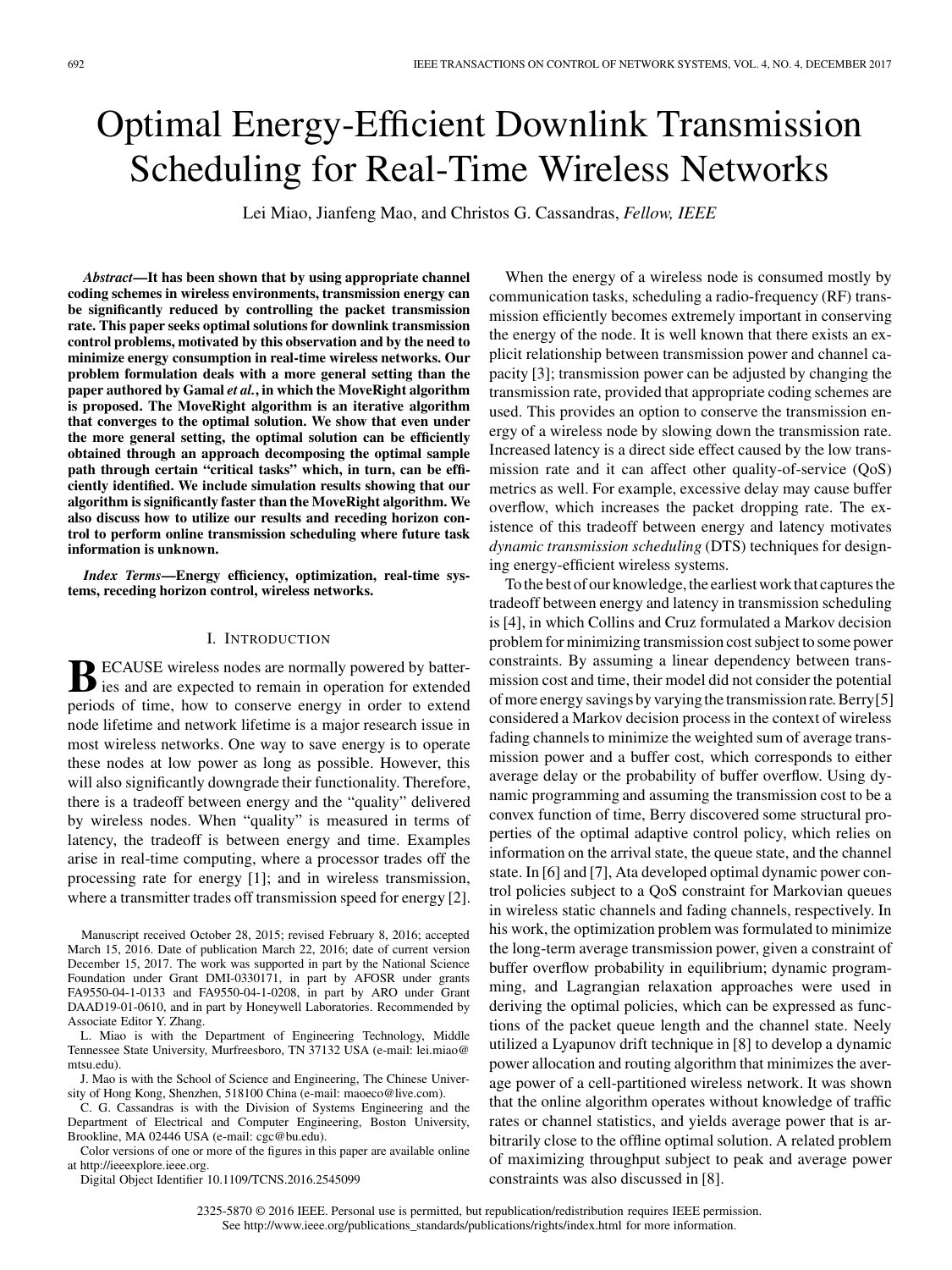Today's real-time data communications require a quality-ofservice (QoS) guarantee for each individual packet. Another line of research aims at minimizing the transmission energy over a single wireless link while providing QoS guarantee. In particular, it is assumed that each packet is associated with an arrival time (generally random), a number of bits, a hard deadline that must be met, and an energy function. This line of work was initially studied in [9] with follow-up work in [2] where a "homogeneous" case is considered assuming all packets have the same deadline and number of bits. By identifying some properties of this convex optimization problem, Gamal *et al.* proposed the "MoveRight" algorithm in [2] to solve it iteratively. However, the rate of convergence of the MoveRight algorithm is only obtainable for a special case of the problem when all packets have identical energy functions; in general, the MoveRight algorithm may converge slowly. Zafer *et al.* [10] studied an optimal rate control problem over a time-varying wireless channel, in which the channel state was considered to be a Markov process. In particular, they considered the scenario that  $B$  units of data must be transmitted by a common deadline  $T$ , and they obtained an optimal rate-control policy that minimizes the total energy expenditure subject to shortterm average power constraints. In [11] and [12], the case of identical arrival time and individual deadline is studied by Zafer *et al.* In [13], the case of identical packet size and identical delay constraint is studied by Neely *et al.* They extended the result for the case of individual packet size and identical delay constraint in [14]. In [15], Zafer *et al.* used a graphical approach to analyze the case that each packet has its own arrival time and deadline. However, there were certain restrictions in their setting, for example, the packet that arrives later must have later deadlines. Wang and Li [16] analyzed scheduling problems for bursty packets with strict deadlines over a single time-varying wireless channel. Assuming slotted transmission and changeable packet transmission order, they are able to exploit structural properties of the problem to come up with an algorithm that solves the offline problem. In [17], Poulakis *et al.* also studied energyefficient scheduling problems for a single time-varying wireless channel. They considered a finite-horizon problem where each packet must be transmitted before  $D_{\text{max}}$ . Optimal stopping theory was used to find the optimal start transmission time between  $[0, D_{\text{max}}]$  in order to minimize the expected energy consumption and the average energy consumption per unit of time. In [18], an energy-efficient and deadline-constrained problem was formulated in lossy networks to maximize the probability that a packet is delivered within the deadline minus a transmission energy cost. Dynamic programming-based solutions were developed under a finite-state Markov channel model. Shan *et al.* [19] studied discrete rate scheduling problems for packets with individual deadlines in energy harvesting systems. Under the assumption that later packet arrivals have later deadlines, they established connections between continuous rate and discrete rate algorithms. A truncation algorithm was also developed to handle the case that harvested energy is insufficient to guarantee all packets' deadlines are met. Tomasi *et al.* [20] developed transmission strategies to deliver a prescribed number of packets by a common deadline T while minimizing transmission attempts. Modeling the time-

varying correlated wireless channel as a Markov chain, they used dynamic programming and a heuristic strategy to address three systems, in which the receiver provides the channel state information to the transmitter differently. Zhong and Xu [21] formulated optimization problems that minimize the energy consumption of a set of tasks with task-dependent energy functions and packet lengths. In their problem formulation, the energy functions include both transmission energy and circuit power consumption. To obtain the optimal solution for the offline case with backlogged tasks only, they developed an iterative algorithm RADB whose complexity is  $O(n^2)$  (*n* is the number of tasks). The authors show via simulation that the RADB algorithm achieves good performance when used in online scheduling. In [22], Vaze derived the competitive ratios of online transmission scheduling algorithms for single-source and two-source Gaussian channels in energy harvesting systems. In Vaze's problem formulation, the goal is to minimize the transmission time of fixed  $B$  bits using harvested energy, which arrive in chunks randomly.

In the aforementioned papers, the closest ones to this paper are [2], [14], and [15]. In this paper, we consider the transmission control problem in the scenario that each task has arbitrary arrival time, deadline, and number of bits. Therefore, the problem we study in this paper is more generic and challenging.

Our model also allows each packet to have its own energy function. This makes our results especially applicable to DTS scenarios, where a transmitter transmits to multiple receivers over slow-fading channels. Our contributions are as follows: by analyzing the structure of the optimal sample path, we solve the DTS problem efficiently using a two-fold decomposition approach. First, we establish that the problem can be reduced to a set of subproblems over segments of the optimal sample path defined by "critical tasks." Secondly, we establish that solving each subproblem boils down to solving nonlinear algebraic equations for the corresponding segments. Based on the above decomposition approach, an efficient algorithm that solves the DTS problem is proposed and compared to the MoveRight algorithm. Simulation results show that our algorithm is typically an order of magnitude faster than the MoveRight algorithm.

The main results of the paper were previously published in [23]. In this journal version, we have added Sections III-C and IV, and moved the proofs to an Appendix. The structure of this paper is as follows: in Section II, we formulate our DTS problem and discuss some related work; the main results of DTS are presented in Section III, where an efficient algorithm is proposed and is shown to be optimal; in Section IV, we discuss how our main results can be used to perform online transmission control; finally, we conclude in Section V.

# II. DOWNLINK TRANSMISSION SCHEDULING PROBLEM AND RELATED WORK

We assume that the channel between the transmitter and the receiver is an additive white Gaussian noise (AWGN) channel and the interference to the receiver is negligible. The received signal at time  $t$  can be written as

$$
Y(t) = \sqrt{g(t)}X(t) + n(t)
$$
 (1)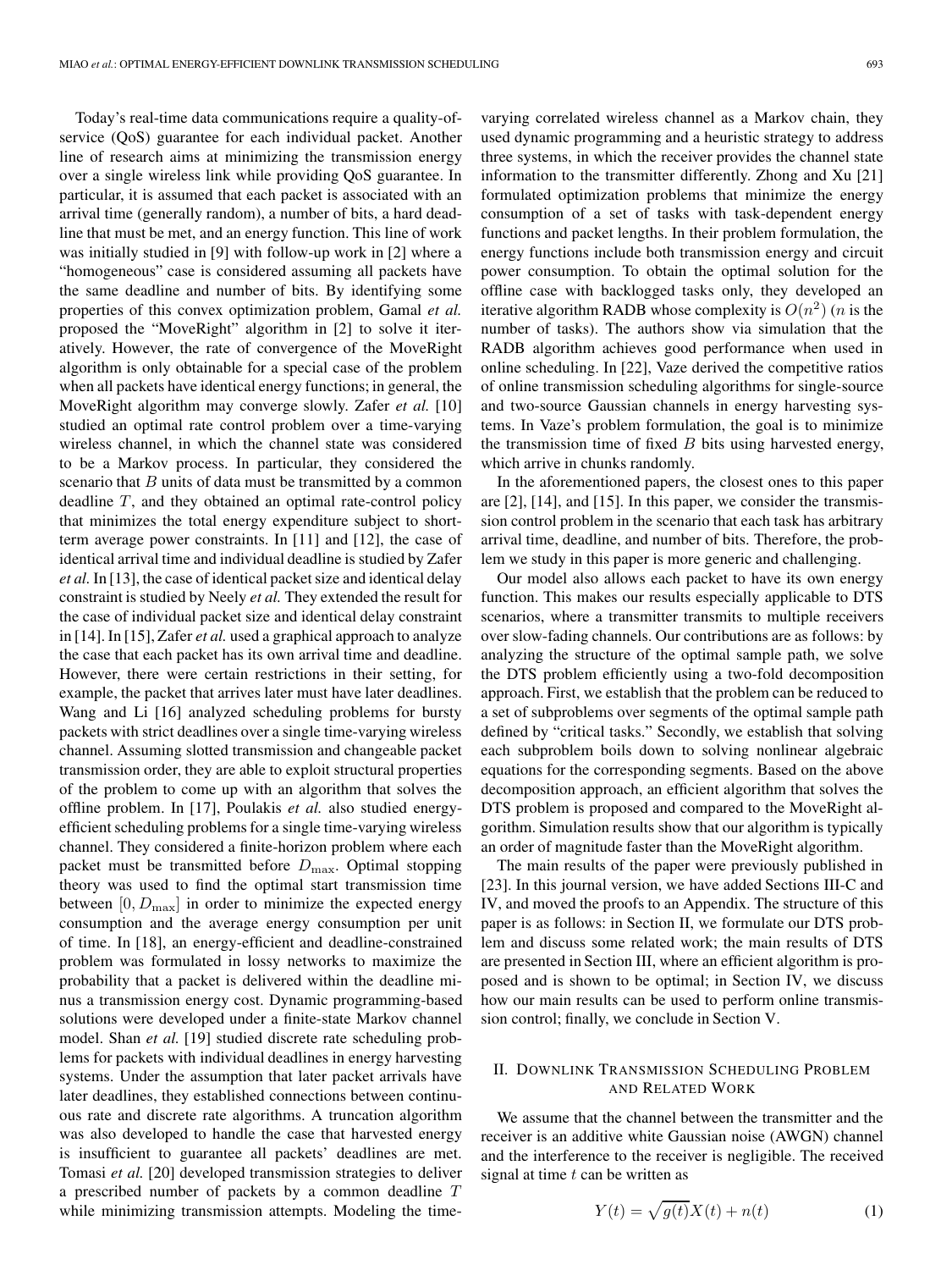where  $g(t)$  is the channel gain,  $X(t)$  is the transmitted signal, and  $n(t)$  is additive white Gaussian noise [24]. We consider the case that the transmitter is in isolation from other transmitters so that the interference is negligible. Due to channel fading,  $q(t)$  is time varying in general. We will consider  $g(t)$  to be time-invariant during the transmission of a single packet. Although in practice the channel state may change during the transmission of a packet, our results are still helpful, since it is valid to estimate the unknown future channel state to be static for each packet in an online setting. Note that our results can be possibly extended to fast fading channels as well.

The DTS problem arises when a wireless node has a set of N packets that need to be sent to different neighboring nodes. The goal is to minimize the total transmission energy consumption while guaranteeing hard deadline satisfaction for each individual packet. Since each packet can be considered as a communication task, we use the terms "task" and "packet" interchangeably in what follows. We model the transmitter as a single-server queueing system operating on a non-preemptive and first-come-first-served (FCFS) basis, whose dynamics are given by the well-known max-plus equation

$$
x_i = \max(x_{i-1}, a_i) + s_i \tag{2}
$$

where  $a_i$  is the arrival time of task  $i = 1, 2, \ldots, x_i$  is the time when task i completes service, and  $s_i$  is its (generally random) service time.

Note that although preemption is often easy and straightforward in computing systems, it is very costly and also technically hard in wireless transmissions. Therefore, we assume a nonpre-emptive model in this paper. Transmission rate control typically occurs in the physical layer, and changing packet order may cause problems in the upper layers of the network stack. Thus, we use a simple FCFS model to avoid packet out-of-sequence problems. It is also worth noting that even if the packet order is changeable, determining the optimal packet order is a separate problem. Once the order of transmission is decided by a specific scheduling policy, our work can be used to minimize the energy expenditure for that specific order.

The service time  $s_i$  is controlled by the transmission rate, which is determined by transmission power and coding scheme. However, it turns out that it is more convenient to use the reciprocal of the transmission rate as our control variable in the DTS problem. Thus, we define  $\tau$  to be the transmission time per bit and  $\omega_i(\tau)$  to be the energy cost per bit for task i. Clearly,  $\omega_i(\tau)$  is a function of  $\tau$ . Since the channel gain  $g(t)$  in (1) is constant,  $\omega_i(\tau)$  is kept fixed during the transmission of task i.

We formulate the offline DTS problem as follows:

**P1:** 
$$
\min_{\tau_1, ..., \tau_N} \sum_{i=1}^N v_i \omega_i(\tau_i)
$$
  
s.t. 
$$
x_i = \max(x_{i-1}, a_i) + v_i \tau_i \le d_i, \quad i = 1, ..., N
$$

$$
\tau_i > 0, x_0 = 0
$$

where  $d_i$  and  $v_i$  are the deadline and the number of bits of task i, respectively.

In realistic scenarios, the maximum transmission power of a wireless system puts a constraint on each  $\tau_i$ , that is,  $\tau_i \geq$  $\tau_{i_{\text{min}}}$ , where  $\tau_{i_{\text{min}}}$  is the minimum amount of time used for transmitting one bit in task  $i$ . For ease of analysis, we omitted this constraint in **P1**. However, it is important to note that special handling is needed in real-world systems for the case that the optimal solution  $\tau_i^*$  is below the minimum value  $\tau_{i_{\text{min}}}$ . For example, the system may simply choose to drop the packet or transmit the packet using control  $\tau_{i\_min}$ . We will discuss the problem that includes this constraint in Sections III-C and IV.

Note that in the offline setting, we consider  $a_i$ ,  $d_i$ , and  $v_i$ are known. The downlink scheduling problem formulated in [2] is a special case of **P1** above: in [2], each task has the same deadline and number of bits, that is,  $d_i = T$ ,  $v_i = v$ , for all i. Note that transmission-rate constraints are omitted in **P1** and we assume the transmission rate can vary continuously. In practical systems, the control can always be rounded to the nearest achievable value [25].

Problem **P1** above is similar to the general class of problems studied in [26] and [27] without the constraints  $x_i \leq d_i$ , where a decomposition algorithm called the Forward Algorithm (FA) was derived. As shown in [26] and [27], instead of solving this complex nonlinear optimization problem, we can decompose the optimal sample path into a number of busy periods. A *busy period* (BP) is a contiguous set of tasks  $\{k, \ldots, n\}$  such that the following three conditions are satisfied:  $x_{k-1} < a_k$ ,  $x_n < a_{n+1}$ , and  $x_i \ge a_{i+1}$ , for every  $i = k, \ldots, n-1$ . Notice that **P1** above exploits static control ( $\tau_i$  was kept fixed during the service time of task  $i$ ). This is straightforward in wireless transmission control since the transmission rate of a single packet/task is often fixed. In addition, it has been shown in [28] that when the energy functions  $\omega_i(\tau)$ ,  $i = 1, \ldots, N$ , are strictly convex and monotonically decreasing in  $\tau$ , there is no benefit in applying dynamic control ( $\tau_i$  varies over time during the service time of task  $i$ ). It has also been shown in [29] that when the energy functions are identical in **P1**, its solution is obtained by an efficient algorithm (Critical Task Decomposition Algorithm) that decomposes the optimal sample path even further and does not require solving any convex optimization problem at all. In this paper, we will consider the much harder case that the energy functions are *task dependent*. When the energy functions are homogeneous, it is shown in [29] that the exact form of the energy function does not matter in finding the optimal solutions. The main challenge of having heterogeneous energy functions is that these energy functions will be used to identify the optimal solutions, and this adds an extra layer of complexity. We shall still use the decomposition idea in [29], and we will use  $\{\tau_i^*\}$  and  $\{x_i^*\}, i = 1, \ldots, N$ , to denote the optimal solution of **P1** and the corresponding task departure times, respectively.

Typically,  $\omega_i(\tau)$  is determined by factors including the channel gain  $g(t)$ , transmission distance, signal-to-noise ratio, and so on. Therefore, when a wireless node transmits to different neighbors at different times, different  $\omega_i(\tau)$  are involved. We begin with an assumption that will be made throughout our analysis.

*Assumption 1:* In AWGN channels,  $\omega_i(\tau)$  is non-negative, strictly convex, monotonically decreasing, differentiable, and  $\lim_{\tau \to 0} \dot{\omega}_i(\tau) = -\infty.$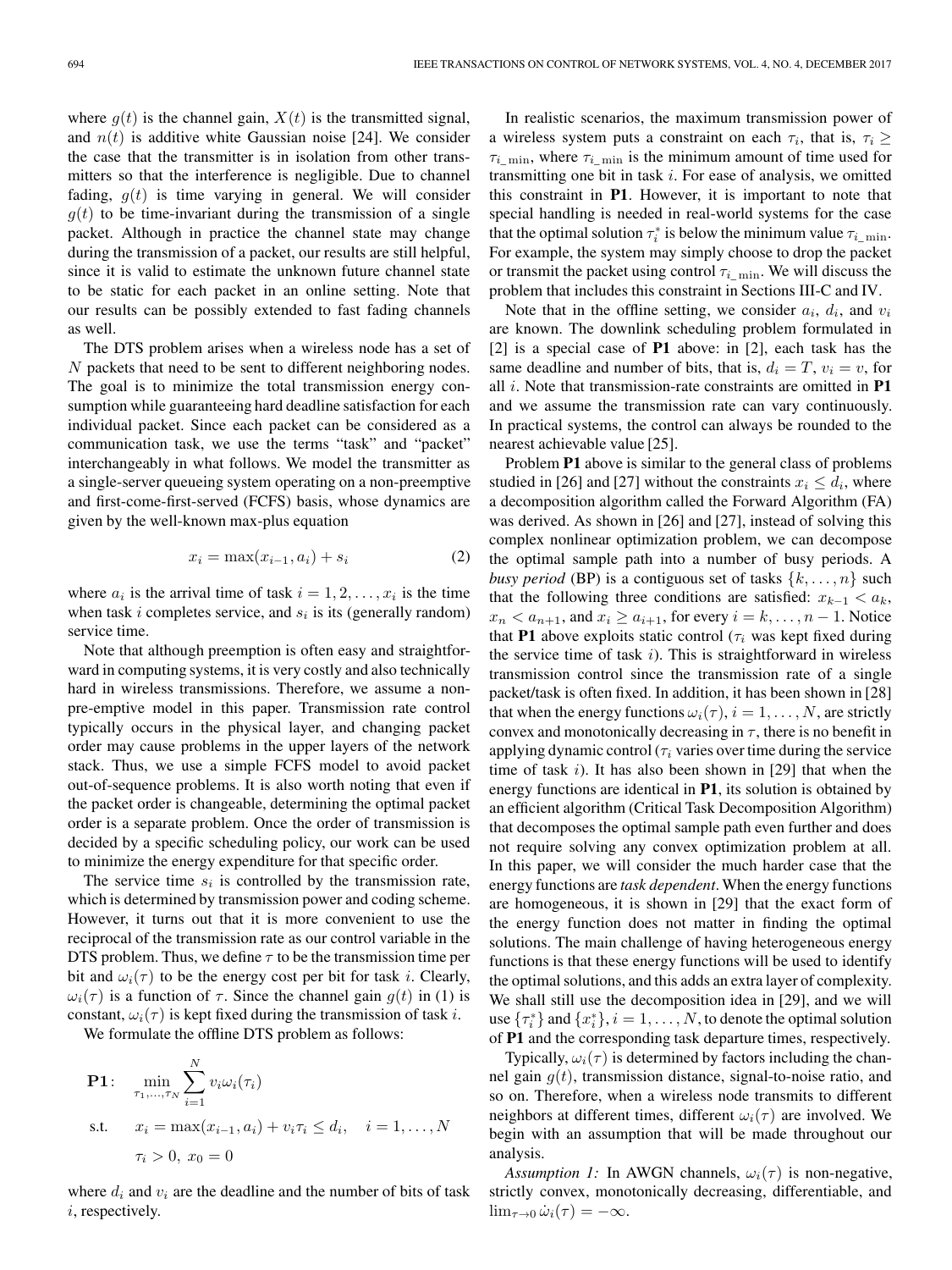Assumption 1 is justified in [2] and channel coding schemes supporting this assumption can be found in [9]. Note that the result obtained in [28] can be readily applied here: the unique optimal control to **P1** is static. This means that we do not need to vary the transmission rate of task  $i$  during its transmission time.

# III. MAIN RESULTS OF DTS

### *A. Optimal Sample Path Decomposition*

The following two lemmas help us decompose the optimal sample path of **P1**. Their proofs are very similar to the proofs for Lemmas 1 in [29], and only monotonicity of  $\omega_i(\tau)$  is required. We omit the proofs here.

*Lemma 3.1:* If  $d_i < a_{i+1}$ , then  $x_i^* = d_i$ .

*Lemma 3.2:* If  $d_i \ge a_{i+1}$ , then  $a_{i+1} \le x_i^*$ .

Recalling the definition of a BP, Lemmas 3.1, 3.2 show that the BP optimal structure can be explicitly determined by the deadline-arrival relationship, that is, a sequence of contiguous packets  $\{k, \ldots, n\}$  is a BP if and only if the following is satisfied:  $d_{k-1} < a_k, d_n < a_{n+1}, d_i \ge a_{i+1}$ , for all  $i \in \{k, ..., n-1\}$ 1}. After identifying each BP on the optimal sample path, problem **P1** is reduced to solving a separate problem over each BP. We formulate the following optimization problem for BP  $\{k,\ldots,n\}$ :

$$
Q(k, n): \quad \min_{\tau_k, \dots, \tau_n} \sum_{i=k}^n v_i \omega_i(\tau_i)
$$
  
s.t. 
$$
x_i = a_k + \sum_{j=k}^i v_i \tau_i \le d_i, \quad i = k, \dots, n
$$

$$
\tau_i > 0, \quad i = k, \dots, n
$$

$$
x_i \ge a_{i+1}, \quad i = k, \dots, n-1.
$$

Although  $Q(k, n)$  is easier than **P1** (since it does not contain max-plus equations, which are nondifferentiable), it is still a hard convex optimization problem. Naturally, we would like to solve  $Q(k, n)$  efficiently. As we will show, this is indeed possible by further decomposing a BP  $\{k, \ldots, n\}$  through special tasks called "critical tasks," which are defined as follows:

*Definition 1:* Suppose both task i and  $i + 1$  are within a BP  $\{k, \ldots, n\}$  on the optimal sample path of **P1**. If  $\dot{\omega}_i(\tau_i^*) \neq$  $\dot{\omega}_{i+1}(\tau_{i+1}^*)$ , task *i* is **critical**. If  $\dot{\omega}_i(\tau_i^*) > \dot{\omega}_{i+1}(\tau_{i+1}^*)$ , then task *i* is **left-critical**. If  $\dot{\omega}_i(\tau_i^*) < \dot{\omega}_{i+1}(\tau_{i+1}^*)$ , then task *i* is **right-critical**.

These critical tasks are special because the derivatives of the energy function change after these tasks are transmitted on the optimal sample path. Therefore, identifying critical tasks is crucial in solving  $Q(k, n)$ . In fact, Gamal *et al.* [2] observed the existence of left-critical tasks. However, they did not make use of them in characterizing the optimal sample path. In order to accomplish this, we need to study the relationship between critical tasks and the structure of the optimal sample path. An auxiliary lemma will be introduced first.

*Lemma 3.3:* If  $v_1 \tau_1 + v_2 \tau_2 = v_1 \tau_1' + v_2 \tau_2', \ \tau_1' < \tau_1, \tau_2' >$  $\tau_2$ , and  $\dot{\omega}_1(\tau_1') > \dot{\omega}_2(\tau_2')$ , then  $v_1\omega_1(\tau_1) + v_2\omega_2(\tau_2) >$  $v_1\omega_1(\tau_1') + v_2\omega_2(\tau_2').$ 



Fig. 1. Illustration of the optimal structure of BP  $\{k, \ldots, n\}$ .

Lemma 3.3 implies that under Assumption 1 (especially, the convexity assumption), it takes the least amount of energy to transmit two tasks in a given amount of time when the derivatives of the two energy functions have the least amount of difference. As we will see later, this auxiliary lemma will be used to establish other important results. Next, we will discuss what exactly makes the critical tasks (defined in Definition 1) special.

*Lemma 3.4:* Suppose both task i and  $i + 1$  are within a BP  $\{k,\ldots,n\}$  on the optimal sample path of **P1**. i) If task i is leftcritical, then  $x_i^* = a_{i+1}$ . ii) if task i is right-critical, then  $x_i^* = d_i$ .

This result shows that if a task is *left-critical* or *rightcritical* on the optimal sample path, its optimal departure time is given by the next arrival time or its deadline, respectively. The lemma implies that when  $a_{i+1} < x_i^* < d_i$ , task i is neither *leftcritical* nor *right-critical*. In our next step, we will study the commonality among a block of consecutive noncritical tasks, which are in the middle of two adjacent critical tasks. The result will help us better understand the structure of the optimal sample path, using which we will develop an efficient algorithm to solve  $Q(k, n)$ .

*Remark 3.1:* For any two neighboring tasks i and  $i + 1$  in a BP  $\{k, \ldots, n\}$  on the optimal sample path of **P1**, if task i is not a critical task, then  $\dot{\omega}_i(\tau_i^*) = \dot{\omega}_{i+1}(\tau_{i+1}^*)$ .

This remark is the direct result of Definition 1. Using this remark and Lemma 3.4, we can obtain the structure of BP  $\{k,$  $\ldots$ , n on the optimal sample path of **P1** as follows:  $\{k,\ldots,n\}$ is characterized by a sequence of tasks  $S = \{c_0, \ldots, c_{m+1}\},\$ in which  $c_0 = k$ ,  $\{c_1, \ldots, c_m\}$  contains all critical tasks in  ${k, \ldots, n}$  (the optimal departure times of these critical tasks are given by Lemma 3.4), and task  $c_{m+1} = n$ . Moreover, let  $c_i$ ,  $c_{i+1}$  be adjacent tasks in S. Then, the segment of tasks

$$
\begin{cases} \{c_i, \dots, c_{i+1}\}, & \text{if } i = 0\\ \{c_i + 1, \dots, c_{i+1}\}, & \text{if } 0 < i \le m \end{cases}
$$
 (3)

operates at some  $\tau$  such that the derivatives of their energy functions are all the same. To have a better understanding of this optimal structure, see Fig. 1. In this example, task 2 is leftcritical and task 4 is right-critical. Their optimal departure times are  $a_3$  and  $d_4$ , respectively. In the set  $S = \{1, 2, 4, \ldots\}$ , tasks {1, 2} and {3, 4} are examples of the segments defined above. Invoking Remark 3.1,  $\tau_1^*, \ldots, \tau_4^*$  are characterized by  $\dot{\omega}_1(\tau_1^*) =$  $\dot{\omega}_2(\tau_2^*), \dot{\omega}_3(\tau_3^*) = \dot{\omega}_4(\tau_4^*), \text{and } \dot{\omega}_2(\tau_2^*) > \dot{\omega}_3(\tau_3^*), \dot{\omega}_4(\tau_4^*) < \dot{\omega}_5(\tau_5^*).$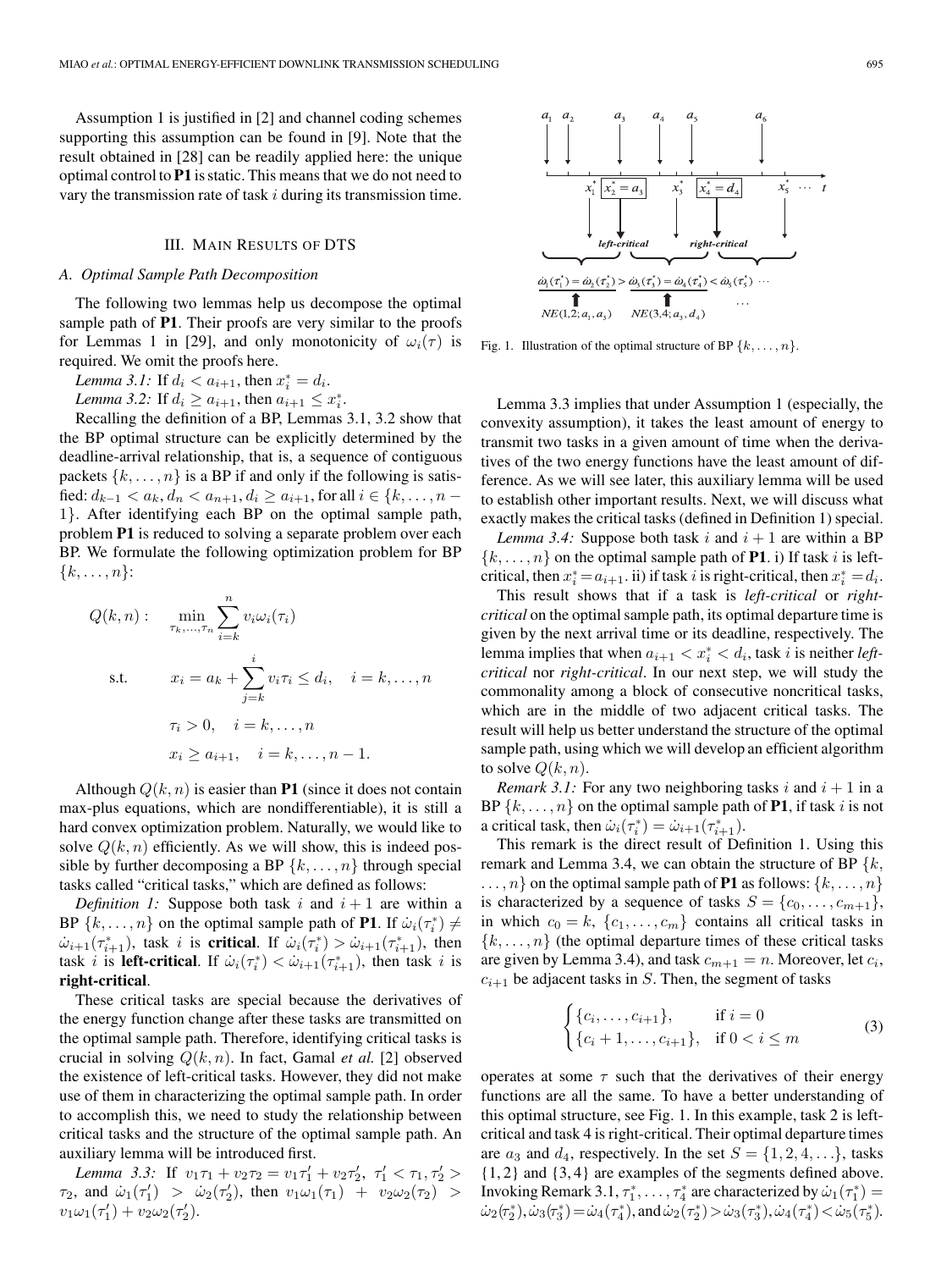In order to obtain our main result of this section and the explicit algorithm that solves  $Q(k, n)$ , we next define a system of nonlinear algebraic equations as follows with  $i < j$ ,  $0 \leq$  $t_1 \leq t_2$ , and unknown variables  $\tau_i, \ldots, \tau_j$ 

$$
NE(i, j; t_1, t_2): \sum_{m=i}^{j} \tau_m v_m = t_2 - t_1
$$
  

$$
\dot{\omega}_m(\tau_m) = \dot{\omega}_{m+1}(\tau_{m+1})
$$
  

$$
m = i, \dots, j - 1.
$$

Its solution minimizes the total energy of transmitting tasks  $\{i, \ldots, j\}$  that do not contain critical tasks within time interval  $t_2 - t_1$ . Note that when  $i = j$ , the above nonlinear algebraic equations reduce to a single linear equation  $\tau_i v_i = t_2 - t_1$ .

In Fig. 1, we illustrated the structure of a BP on the optimal sample path of **P1**. In fact, given all critical tasks in the BP, the optimal solution can be obtained by solving a set of  $NE$ systems, one for each segment defined in (3). For example, in Fig. 1, the optimal controls of tasks  $\{1, 2\}$  and  $\{3, 4\}$  can be obtained by solving  $NE(1, 2; a_1, a_3)$  and  $NE(3, 4; a_3, d_4)$ , respectively.

At this point, we have established that solving problem  $Q(k, n)$  boils down to identifying critical tasks on its optimal sample path. This relies on some additional properties of the optimal sample path. To obtain them, we need to first study the properties of  $NE(i, j; t_1, t_2)$ .

We denote the solution to  $NE(i, j; t_1, t_2)$  by  $\tau_i(t_1, t_2), \ldots$ ,  $\tau_i(t_1, t_2)$ . We define the common derivative in  $NE(i, j; t_1, t_2)$ 

$$
\sigma_{i,j}(t_1, t_2) = \dot{\omega}_m \left( \tau_m(t_1, t_2) \right), \text{ for any } m, i \le m \le j
$$

and note that  $\sigma_{i,j}(t_1, t_2)$  is the derivative of the energy function of any task in  $\{i, \ldots, j\}$ . When  $t_1 = t_2$ , we set  $\sigma_{i,j}(t_1, t_2)$  to  $-\infty$ . Later, when invoking the definition of critical tasks, we will use  $\sigma_{i,j}(t_1, t_2)$  instead of the derivative of the energy function of a single task.

Now, we are ready to introduce the properties of  $NE(i, j;$  $t_1, t_2$ ) in the next lemma.

*Lemma 3.5:* When  $t_1 < t_2$ ,  $NE(i, j; t_1, t_2)$  has the following properties:

- i) It has a unique solution.
- ii) The common derivative  $\sigma_{i,j}(t_1, t_2)$  is a monotonically increasing function of  $\Delta = t_2 - t_1$ , that is,  $\sigma_{i,j}(t_1, t_2)$  $\sigma_{i,j}(t_3, t_4)$ , if  $t_4 - t_3 > t_2 - t_1$ .
- iii) For any  $p, i \leq p < j$ , define the partial sum  $S_{ip} \equiv \sum_{r=0}^{p} \frac{f(t+r)}{r}$  $\sum_{m=i}^{p} \tau_m(t_1, t_2) v_m$ . Then,  $\sigma_{i,p}(t_1, t_1+S_{ip})=\sigma_{p+1,j} (t_1+B_{ip})$  $S_{ip}, t_2) = \sigma_{i,j}(t_1, t_2).$
- iv) For any  $p, i \leq p < j, t_1 < t_3 < t_2$ , let  $c_1 = \sigma_{i,p}(t_1, t_3)$ ,  $c_2 = \sigma_{p+1,j}(t_3, t_2), c_3 = \sigma_{i,j}(t_1, t_2).$  If  $c_q \neq c_r \,\forall q, r \in$  $\{1, 2, 3\}, q \neq r$ , then  $\min(c_1, c_2) < c_3 < \max(c_1, c_2)$ .

# *B. Left and Right-Critical Task Identification*

Based on the aforementioned results, we have characterized the special structure of the optimal sample path of **P1**. To summarize, Lemmas 3.1 and 3.2 show that the BP structure of the optimal sample path can be explicitly determined by the deadline-arrival relationship. This transforms **P1** into a set of simpler convex optimization problems with linear constraints. Although the problem becomes easier to solve, it is still computationally hard for wireless devices without powerful processors and sufficient energy. Note that in the homogeneous case, when all tasks have the same arrival time and deadline, they should be transmitted with the same derivatives of their cost functions. In this case, the optimal solution can be obtained by solving the nonlinear system  $NE(i, j; t_1, t_2)$ . With the presence of inhomogeneous real-time constraints, we showed in Lemma 3.4 and Remark 3.1 that a set of "critical tasks" plays a key role to determine the optimal sample path, that is, the derivatives of the cost functions only change at these critical tasks. Once they are determined, the original problem  $Q(k, n)$  boils down to a set of nonlinear algebraic equations.

Having obtained the properties of  $NE(i, j; t_1, t_2)$ , we will next develop an efficient algorithm to identify critical tasks. Without loss of generality, we only prove the correctness of identifying the first critical task. Other critical tasks can be identified iteratively. In addition, our proof will focus on rightcritical tasks only, and we omit the proof for left-critical tasks, which is very similar.

We will first give some definitions. For tasks  $(p, i)$  within a BP  $\{k,\ldots,n\}$ , that is,  $k \leq p < i \leq n$ , define

$$
T_1(k,p) = \begin{cases} a_k, & p=k \\ x_{p-1}^*, & p>k \end{cases}, T_2(n,i) = \begin{cases} a_{i+1}, & i < n \\ d_n, & i = n. \end{cases}
$$

Recalling the definition of a BP,  $T_1(k, p)$  is defined as *the optimal starting transmission time for task* p, which is within a BP starting with task k. Recalling Lemmas 3.1 and 3.2,  $T_2(n, i)$ is defined as *the earliest possible transmission ending time for task* i, which is within a BP ending with task n. Note that in order to guarantee the real-time constraints, task  $i$  must be done by its deadline  $d_i$ . We will use  $T_1(k, p)$ ,  $T_2(n, i)$ , and  $d_i$  later to identify critical tasks.

We further define

$$
R_{i} = \underset{s \in \{p, \ldots, i-1\}}{\arg \max} \begin{cases} \sigma_{p,s} (T_{1}(k, p), d_{s}) \\ \leq \sigma_{p,j} (T_{1}(k, p), d_{j}), \end{cases}
$$
  
for  $i, p < i \leq n$ , and all  $j \in \{p, \ldots, i-1\}$  (4)  

$$
L_{i} = \underset{s \in \{p, \ldots, i-1\}}{\arg \max} \begin{cases} \sigma_{p,s} (T_{1}(k, p), T_{2}(n, s)) \\ \geq \sigma_{p,j} (T_{1}(k, p), T_{2}(n, j)), \end{cases}
$$
  
for  $i, p < i \leq n$ , and all  $j \in \{p, \ldots, i-1\}$ . (5)

Note that  $R_i$  and  $L_i$  are the tasks with the largest index in  $\{p,$  $\dots$ ,  $i - 1$ } that satisfy the inequalities in (4) and (5), respectively. It is clear that  $p \leq R_i < i$ ,  $p \leq L_i < i$ .

A special case of (4) and (5) arises when  $p$  is the first task of a BP  $\{k,\ldots,n\}$ , that is,  $p = k$ . Then, according to the definitions above, we obtain the following inequalities, which will be used in our later results:

$$
\sigma_{k,R_i}(a_k, d_{R_i}) \le \sigma_{k,m}(a_k, d_m),
$$
  
for  $i, k < i \le n$ , and all  $m \in \{k, ..., i-1\}$  (6)  

$$
\sigma_{k,L_i}(a_k, T_2(n, L_i)) \ge \sigma_{k,m}(a_k, T_2(n, m)),
$$

for 
$$
i, k < i \leq n
$$
, and all  $m \in \{k, \ldots, i-1\}$ . (7)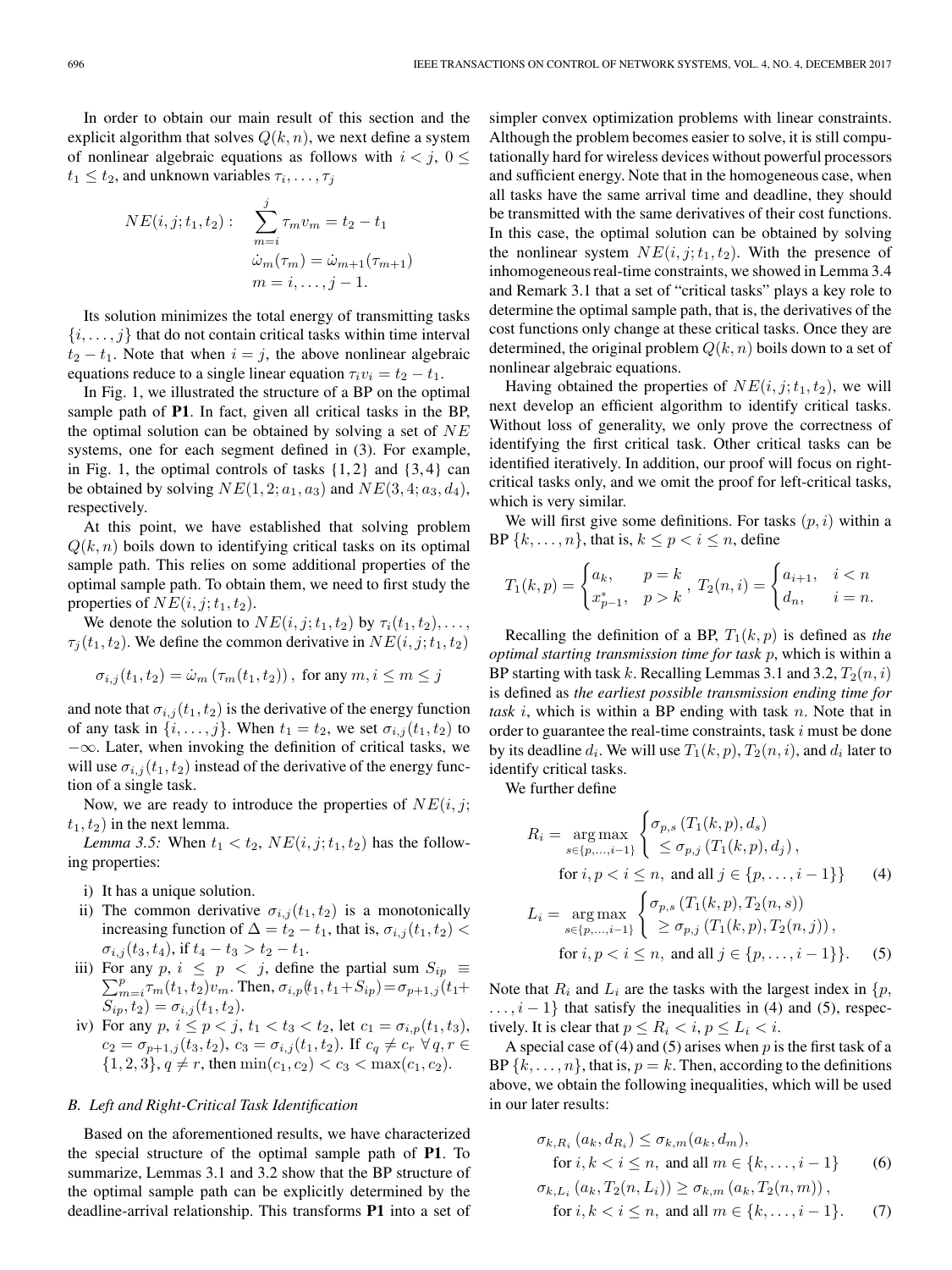After introducing the above definitions and notations, we are now ready to introduce three important lemmas, which will be used to prove our main theorem.

*Lemma 3.6:* Let tasks  $\{k, \ldots, n\}$  form a BP on the optimal sample path of **P1** and task  $r > k$  be the first right-critical task in  $\{k,\ldots,n\}$ . If  $\sigma_{k,r}(a_k, d_r) \geq \sigma_{k,L_r}(a_k, a_{L_r+1})$ , then there is no left-critical task in  $\{k,\ldots,r-1\}$ .

*Lemma 3.7:* Let tasks  $\{k, \ldots, n\}$  form a BP on the optimal sample path of **P1**. Consider task  $R_i$ , for  $i, k < i \leq n$ . If  $\sigma_{k,j}(a_k, d_j) \geq \sigma_{k,L_j}(a_k, a_{L_j+1})$  and  $\sigma_{k,j}(a_k, a_{j+1}) \leq \sigma_{k,R_j}(a_k, d_j)$  $d_{R_i}$ ), for all j,  $k < j < i$ , then there is no right-critical task before task  $R_i$ .

*Lemma 3.8:* Let tasks  $\{k, \ldots, n\}$  form a BP on the optimal sample path of **P1**. If  $\sigma_{k,i}(a_k, a_{i+1}) > \sigma_{k,R_i}(a_k, d_{R_i}), \sigma_{k,j}(a_k,$  $(d_j) \geq \sigma_{k,L_i}(a_k, a_{L_i+1}),$  and  $\sigma_{k,j}(a_k, a_{j+1}) \leq \sigma_{k,R_i}(a_k, a_{R_i}),$ for  $i, k < i \leq n$ , and for all  $j, k < j < i$ , then  $R_i$  is right-critical.

Before we introduce the main theorem, we would like to first summarize the above three lemmas.

Lemma 3.6 provides the conditions under which there are no left-critical tasks before the first right-critical task  $r$  in a BP.

Lemma 3.7 provides the conditions under which there are no right-critical tasks before a given task  $R_i$  in a BP.

Lemma 3.8 provides the conditions under which task  $R_i$  in a BP is right-critical.

With the help of the aforementioned auxiliary results, we are able to establish the following theorem, which can identify the first critical task in a BP on the optimal sample path of **P1**:

*Theorem 3.1:* Let tasks  $\{k, \ldots, n\}$  form a BP on the optimal sample path of **P1**.

i) If

$$
\sigma_{k,j}(a_k, d_j) \ge \sigma_{k,L_j}(a_k, a_{L_j+1})\tag{8}
$$

$$
\sigma_{k,j}(a_k, a_{j+1}) \le \sigma_{k,R_j}(a_k, d_{R_j}) \tag{9}
$$

$$
\sigma_{k,i}(a_k, a_{i+1}) > \sigma_{k,R_i}(a_k, d_{R_i})
$$
\n(10)

for  $i, k < i \leq n$ , and all  $j, k < j < i$ , then  $R_i$  is the first critical task in  $\{k, \ldots, n\}$ , and it is right-critical.

ii) If

$$
\sigma_{k,j}(a_k, d_j) \ge \sigma_{k,L_j}(a_k, a_{L_j+1})
$$
  

$$
\sigma_{k,j}(a_k, a_{j+1}) \le \sigma_{k,R_j}(a_k, d_{R_j})
$$
  

$$
\sigma_{k,i}(a_k, d_i) < \sigma_{k,L_i}(a_k, a_{L_i+1})
$$

for i,  $k < i \leq n$ , and all j,  $k < j < i$ , then  $L_i$  is the first critical task in  $\{k, \ldots, n\}$ , and it is left-critical.

Let us look at the first part of Theorem 3.1 again. The first right-critical task of a BP on the optimal sample path of **P1** can be correctly identified if we can find i and  $R_i$  which satisfy  $(8)$ – $(10)$ . In essence,  $(8)$  guarantees that there is no left-critical task before  $R_i$ , (9) guarantees that there is no right-critical task before  $R_i$ , and (10) guarantees that  $R_i$  is a right-critical task. A similar argument applies to the second part of the theorem. Therefore, the conditions in Theorem 3.1 are not only sufficient but also necessary for identifying the first critical task.

After obtaining the first critical task, either left-critical or right-critical, the rest of the BP, can be considered as a new

BP. Invoking Lemma 3.4, the new BP starts at either the first critical task's deadline (if it is right-critical) or the arrival time of the next task after the first critical task (if it is left-critical). Applying Theorem 3.1 on the next BP, we are able to identify its first critical task, which is the second critical task of the original BP. Iteratively applying Theorem 3.1 helps us find *all* critical tasks on the original optimal sample path. This leads directly to an efficient algorithm which can identify all critical tasks in BP  $\{k, \ldots, n\}$  on the optimal sample path of **P1**. Meanwhile, as we have illustrated in Fig. 1, after identifying all critical tasks in BP  $\{k, \ldots, n\}$  on the optimal sample path of **P1**, we can find all segments in  $\{k, \ldots, n\}$  with the same energy function derivatives. Solving a  $NE$  problem for each segment and combining the solutions gives us the optimal solution to  $Q(k, n)$ .

The *generalized critical task decomposition algorithm* (GCTDA), which identifies critical tasks and solves  $Q(k, n)$  is as follows:

**step 1**  $p = k$ ; **step 2**  $i = p + 1$ , Solve  $NE(p, p; T_1(k, p), T_2(n, p))$ and  $NE(p, p; T_1(k, p), d_p);$ Identify the first critical task in  $(p, n)$ while  $(i \leq n)$ {Solve  $NE(p, i; T_1(k, p), T_2(n, i))$ and  $NE(p, i; T_1(k, p), d_i);$ Compute  $R_i$ ; if  $(\sigma_{p,i}(T_1(k, p), T_2(n, i)) > \sigma_{p,R_i}(T_1(k, p), d_{R_i})$  ${R_i}$  is the first right-critical task in  $(p, n)$ ;  $\tau_j^* = \tau_j(T_1(k, p), d_{R_i}), j = p, \ldots, R_i;$  $x_{R_i^*} = d_{R_i};$  $a_j = d_{R_i}$ , for all j, s.t.,  $j > R_i, a_j < d_{R_i}$ ;  $p = R_i + 1$ ; go to **step 2**;} Compute  $L_i$ ; if  $(\sigma_{p,i}(T_1(k,p), d_i) < \sigma_{p,L_i}(T_1(k,p), a_{L_i+1})$  ${L_i}$  is the first left-critical task in  $(p, n)$ ;  $\tau_j^* = \tau_j(T_1(k, p), a_{L_i+1}), j = p, \ldots, L_i;$  $x_{L_i}^* = a_{L_i+1};$  $p = L_i + 1$ ; go to **step 2**;}  $i = i + 1;$ }  $\tau_j^* = \tau_j(T_1(k, p), d_n), j = p, \ldots, n;$ **END**

Note that GCTDA finds the critical tasks in a BP on the optimal sample path of **P1** iteratively. The optimal departure times of these critical tasks can be easily obtained using the results in Lemma 3.4. Finally, the optimal solution to the offline problem  $\tau_j^*$ ,  $j = 1, \ldots, N$  is also calculated in GCTDA.

Regarding the complexity of our algorithm, the most timeconsuming part is solving  $NE(i, j; t_1, t_2)$ . In the worst case, the optimal sample path is a single BP containing  $N - 1$  critical tasks and the GCTDA algorithm may need to solve  $NE(i, j;$  $t_1, t_2$ )  $2N_r$  times to identify each critical task, where  $N_r$  is the number of tasks remaining. Therefore, the worst case complexity of the GCTDA algorithm is  $O(N^2)$ .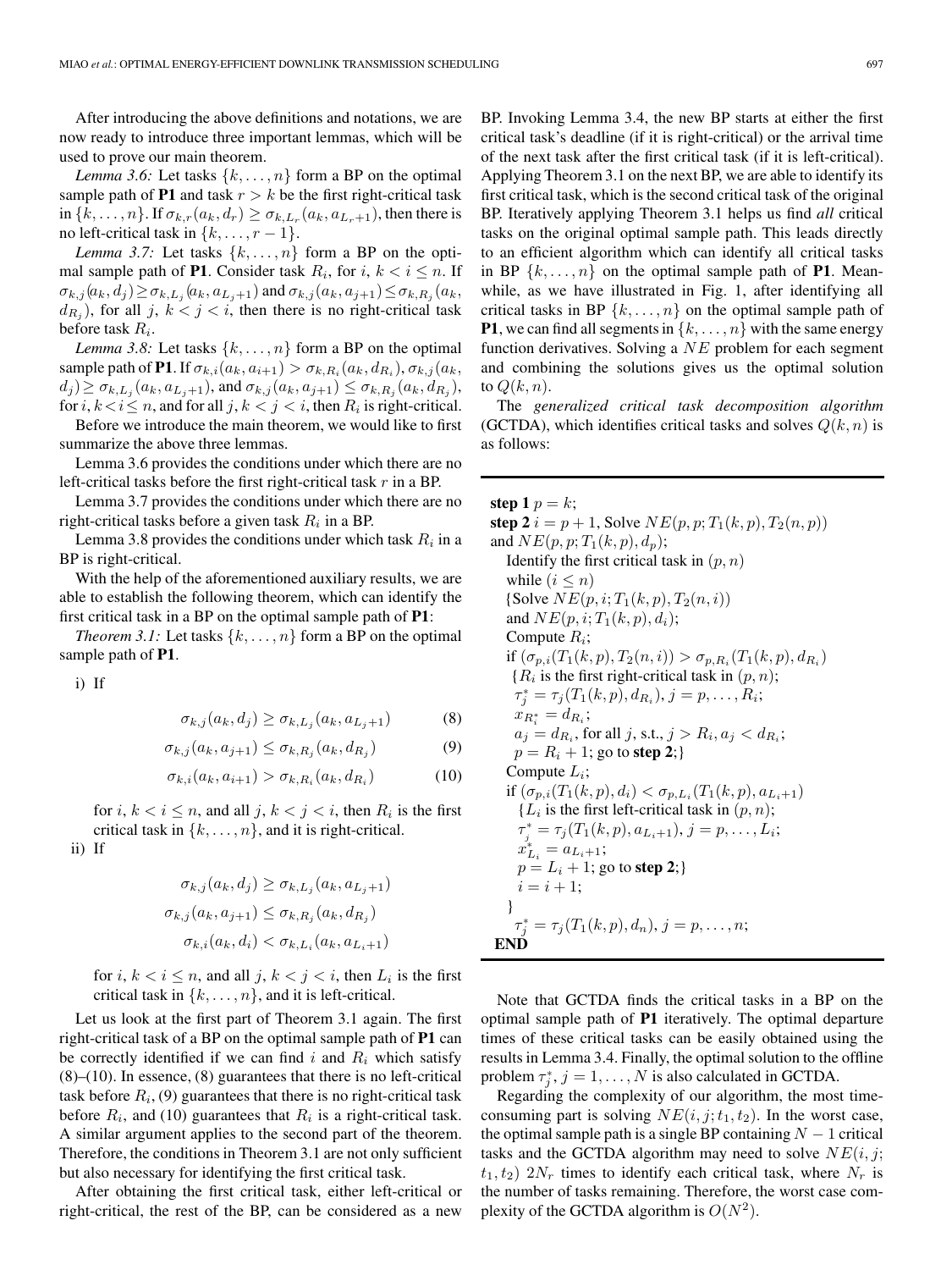## *C. Maximum Power Constraint*

In **P1**, we omitted the constraint:  $\tau_i \geq \tau_i$  min, which is essentially the maximum transmission rate or transmission power constraint for task i. This constraint is very important in real-world scenarios because a transmitter simply cannot transmit above the maximum transmission rate/power. We now formulate **P2**

$$
\begin{aligned} \mathbf{P2}: \quad & \min_{\tau'_1, \dots, \tau'_N} \sum_{i=1}^N v_i \omega_i (\tau'_i) \\ \text{s.t.} \quad & x'_i = \max (x'_{i-1}, a_i) + v_i \tau'_i \le d_i, \quad i = 1, \dots, N \\ & \tau'_i > \tau_{i_{\text{min}}}, x_0 = 0. \end{aligned}
$$

Notice that the only difference between **P1** and **P2** is the constraint on the control. We use  $\tau_i^{\prime*}$  and  $x_i^{\prime*}$  to denote the optimal control and optimal departure time of task i in **P2**, respectively.

It is easy to show that Lemmas 3.1 and 3.2 also apply to **P2**. Similar to how we handled **P1**, we only need to consider a single BP  $\{k, \ldots, n\}$  in the optimal sample path of **P2**. We formulate the following problem for BP  $\{k,\ldots,n\}$ :

$$
Q'(k, n): \min_{\tau'_k, \dots, \tau'_n} \sum_{i=k}^n v_i \omega_i (\tau'_i)
$$
  
s.t. 
$$
x'_i = a_k + \sum_{j=k}^i v_i \tau'_i \leq d_i, \quad i = k, \dots, n
$$

$$
\tau'_i \geq \tau_{i_{-}} \min, \quad i = k, \dots, n
$$

$$
x'_i \geq a_{i+1}, \quad i = k, \dots, n-1.
$$

In order to establish the connection between Problems **P1** and **P2**, we now introduce the following assumption, which will be used to derive the results in this subsection.

*Assumption 2: a)* If  $\tau_{i_{\text{min}}} < \tau_{j_{\text{min}}}$ , then  $\dot{\omega}_i(\tau_{i_{\text{min}}})$  <  $\dot{\omega}_j(\tau_{j_{\text{min}}})$  and  $\dot{\omega}_i(\tau) > \dot{\omega}_j(\tau)$ ; *b*) If  $\tau_{i_{\text{min}}} \ge \tau_{j_{\text{min}}}$ , then  $\dot{\omega}_i(\tau_{i_{\text{min}}}) \ge \dot{\omega}_j(\tau_{j_{\text{min}}})$  and  $\dot{\omega}_i(\tau) \le \dot{\omega}_j(\tau)$ .

Justification for this assumption can be found in the Appendix. Let

$$
\tau_{\min}=\inf_{i=k,\ldots,n}\tau_{i_{-}\min}.
$$

Under Assumption 2, we introduce the following auxiliary lemma:

*Lemma 3.9:* If  $\exists \tau_i^* < \tau_{\min}$ , then  $Q'(k, n)$  is infeasible.

Lemma 3.9 establishes certain connections between the power-unconstrained problem  $Q(k, n)$  and the powerconstrained problem  $Q'(k, n)$ . When the problem is homogeneous, that is, the cost functions are identical among the tasks, we can easily derive that if  $Q'(k, n)$  is feasible, then the optimal solution to  $Q(k, n)$  must also yield the maximum power constraint. In the inhomogeneous case, however, it is possible that  $Q(k, n)$  may return an optimal solution above the maximum power constraint while  $Q'(k, n)$  is indeed feasible. When this occurs, the optimal solution to  $Q'(k, n)$  would be close to  $\tau_{i\_min}$ , and the controller could simply apply  $\tau_{i\_min}$  as the

TABLE I DIFFERENT TASK DEADLINES AND IDENTICAL ENERGY FUNCTIONS

|              | CPU time (sec) | Cost    |
|--------------|----------------|---------|
| <b>GCTDA</b> | 0.031          | 3.41919 |
| GCTDA TL     | 1.579          | 3.56494 |
| MoveRight    | 54.704         | 3.43264 |

control since there is not much benefit to conduct optimization in this case.

#### *D. Offline Performance Comparisons*

Next, we will test the offline performance of the GCTDA algorithm. In this case, all task information, including arrival times, deadlines, and number of bits is known. For comparison purposes, we obtain numerical results for the following algorithms:

- **GCTDA**: Offline algorithm knowing all task information exactly and having full computational capability to solve  $NE(i, j; t_1, t_2).$
- **GCTDA** TL: Offline algorithm knowing all exact task information and using pre-established tables to find an approximate solution to the nonlinear algebraic system  $NE(i, j; t_1, t_2)$ . The purpose of this algorithm is to reduce the computational overhead associated with solving  $NE(i, j; t_1, t_2)$  at the cost of more energy consumption. Specifically, we pre-calculate the derivatives of 1000  $\tau$ values for each energy function  $\omega_i(\tau)$  and save these data into tables. Using these tables and binary search, we find approximate solutions to  $NE(i, j; t_1, t_2)$  in GCTDA.
- **MoveRight**: The algorithm proposed in [2]. It is an iterative algorithm that converges to the optimal solution. We choose it for performance comparison purposes because to the best of our knowledge, it is the only other algorithm available for solving problems with task-dependent cost functions.

In each experiment, in order to make the comparison fair, we use the same setting (i.e., same arrival times, deadlines, task sizes, and energy functions) for each algorithm. Note that what the "best" function solves in the MoveRight algorithm is actually a nonlinear system  $NE(i, i + 1; t_1, t_2)$ . All experiments are done using a 1.8 GHz Athlon XP processor.

The setting of the first experiment in Table I is as follows: 500 tasks of Poisson arrivals with mean interarrival time 5 s, each task has its own deadlines (uniformly distributed between  $[a_i + 5, a_i + 20]$  for task i), task sizes are different, and the energy functions are the same. The GCTDA algorithm outperforms the MoveRight algorithm in terms of CPU time by two orders of magnitude. Because the optimal sample path is likely to contain multiple BPs and the energy functions are identical, GCTDA is very fast. We terminated the MoveRight algorithm after 10 000 passes. It can be seen that the MoveRight algorithm did not converge at this point yet. (The cost is still higher than the optimal cost returned by GCTDA.) Another observation is that the solution of GCTDA\_TL is a good approximation to the one of GCTDA. This makes GCTDA\_TL a good candidate for on-line control. However, it can be seen that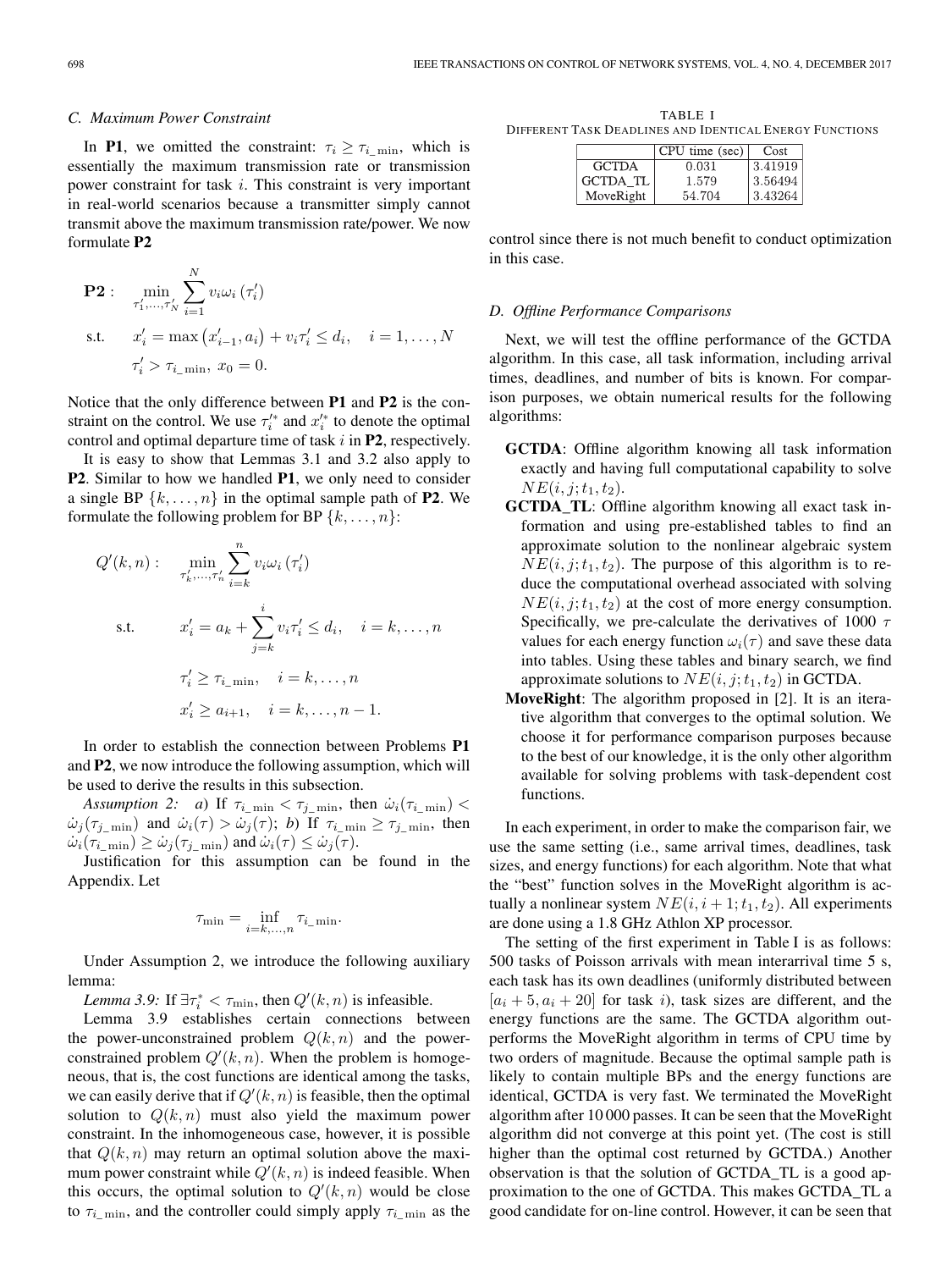TABLE II DIFFERENT DEADLINES AND DIFFERENT ENERGY FUNCTIONS

|                 | CPU time (sec) | Cost    |
|-----------------|----------------|---------|
| <b>GCTDA</b>    | 12.516         | 8.87826 |
| <b>GCTDA TL</b> | 2.469          | 8.98774 |
| MoveRight       | 200.703        | 9.08324 |

TABLE III IDENTICAL DEADLINES AND IDENTICAL ENERGY FUNCTIONS

|                 | CPU time (sec) | Cost      |
|-----------------|----------------|-----------|
| <b>GCTDA</b>    | 0.593          | 0.0687325 |
| <b>GCTDA TL</b> | 98.469         | 0.0688239 |
| MoveRight       | 61.969         | 0.0837155 |

TABLE IV IDENTICAL DEADLINES AND DIFFERENT ENERGY FUNCTIONS

|                 | CPU time (sec) | Cost     |
|-----------------|----------------|----------|
| <b>GCTDA</b>    | 48             | 0.1997   |
| <b>GCTDA TL</b> | 11.594         | 0.200008 |
| MoveRight       | 434.687        | 0.72739  |

GCTDA\_TL takes longer than GCTDA when the energy functions are identical. The reason is that in this case, the nonlinear system  $NE(i, j; t_1, t_2)$  becomes a linear system, which can be easily solved. So there is no benefit in using the table lookup approximation approach. However, when the energy functions are different, as we will see later, the approximation method does help.

In the next experiment for 500 tasks in Table II, we keep the same setting as above, except that we make the energy functions different for each task. We terminate the MoveRight algorithm after 100 passes. It can be seen that in this experiment, GCTDA\_TL takes much less CPU time than GCTDA. Both of them are much faster (by an order of magnitude) and MoveRight has not yet converged.

In Table III, we make all 500 tasks have the same deadline and the same energy function. In this case, the optimal sample path contains a single BP. We terminate the MoveRight algorithm after 10 000 passes. It can be seen that at the time of termination, it was still far from converging to the optimal solution. Again, the CPU time of GCTDA\_TL is higher than GCTDA, since the energy functions are identical.

In Table IV, the setting is the same as above, except that we now consider 100 tasks with different energy functions. We terminate the MoveRight algorithm after 1000 passes.

## IV. ONLINE CONTROLLER DESIGN

We proved that our offline algorithm GCTDA can return each critical task on the optimal sample path correctly. Therefore, by using it, we can obtain the offline optimal solution. We are also interested in designing good *online* controllers, in which case there are two difficulties: 1) lack of future task information and 2) high computational complexity in solving the nonlinear equations.

To overcome the first difficulty, we design a receding horizon (RH) controller assuming that at each decision point, the controller always has some task information within a given RH window, and nothing beyond this window. The size of the RH

window  $H$  can be measured either by time units or the number of tasks. In this paper, we use the latter to measure the RH window H. This RH window, together with the task information within it, is often referred to as the *planning horizon*. In contrast to the planning horizon, the RH controller will apply controls over an *action horizon*, which contains a subset of tasks over the planning horizon. Such controllers have been proposed and analyzed in [30] and [31] for the homogeneous case that the cost functions are identical. In this paper, we consider the RH control for the inhomogeneous case that the cost functions are *task dependent*.

As we will see later, the offline results we obtained in previous sections provide insight to RH online controller design and performance evaluation. We now introduce some notations similar to the ones in [31]. Let  $\tilde{x}_t$  be the departure time of task t on the RH state trajectory, which is also a decision point when the RH controller is invoked with look-ahead window H. Let  $\tilde{\tau}_t$ be the control associated with task  $t$  as determined by the RH controller. When task  $t+1$  starts a new BP (i.e.,  $a_{t+1} > \tilde{x}_t$ ), then the RH controller does not need to act until  $a_{t+1}$  rather than  $\tilde{x}_t$ ; for notational simplicity, we will still use  $\tilde{x}_t$  to represent the decision point for task  $t + 1$  (i.e., the time when the control  $\tilde{\tau}_{t+1}$  is determined). Let h denote the last task included in the window that starts at the current decision point  $\tilde{x}_t$ , i.e.,

$$
h = \arg \max_{r \ge t} \{ a_r : a_r \le \tilde{x}_t + H \}.
$$

Note that although the value of  $h$  depends on  $t$ , for notational simplicity, we will omit this dependence and only write  $h_t$ when it is necessary to indicate dependence on  $t$ . When the RH controller is invoked at  $\tilde{x}_t$ , it is called upon to determine  $\tilde{\tau}_i$ , the control associated with task i for all  $i = t + 1, \ldots, h$ , and let  $\tilde{x}_i$  denote the corresponding departure time of task i which is given by  $\tilde{x}_i = \max(\tilde{x}_{i-1}, a_i) + \tilde{\tau}_i v_i$ . The values of  $\tilde{x}_i$  and  $\tilde{\tau}_i$ are initially undefined, and are updated at each decision point  $\tilde{x}_t$  for all  $i = t + 1, \ldots, h$ . Control is applied to task  $t + 1$  only. That control and the corresponding departure time are the ones shown in the final RH sample path. In other words, for any given task i,  $\tilde{x}_i$ , and  $\tilde{\tau}_i$  may vary over different planning horizons, since optimization is performed based on different available information. It is only when task  $i$  is the next one at some decision point that its control and departure time become final.

Given these definitions, we are now ready to discuss the worst case estimation process to be used. If  $h = N$ , then the optimization process is finalized, so we will only consider the more interesting case when  $h < N$ . Then, our worst case estimation pertains to the characteristics of task  $h + 1$ , the first one beyond the current planning horizon determined by  $h$ , that is, its arrival time, deadline, and number of bits which are unknown. We define task arrival times and task deadlines for  $i = t + 1, \ldots, h + 1$  as follows:

$$
\tilde{a}_i = \begin{cases} a_i, & \text{if } t + 1 \le i \le h \\ \tilde{x}_t + H, & \text{if } i = h + 1 \end{cases} \tag{11}
$$

$$
\tilde{d}_i = \begin{cases} d_i, & \text{if } t + 1 \le i \le h \\ \tilde{a}_{h+1} + \tau_{i_{-} \min} v_{h+1}, & \text{if } i = h + 1. \end{cases}
$$
(12)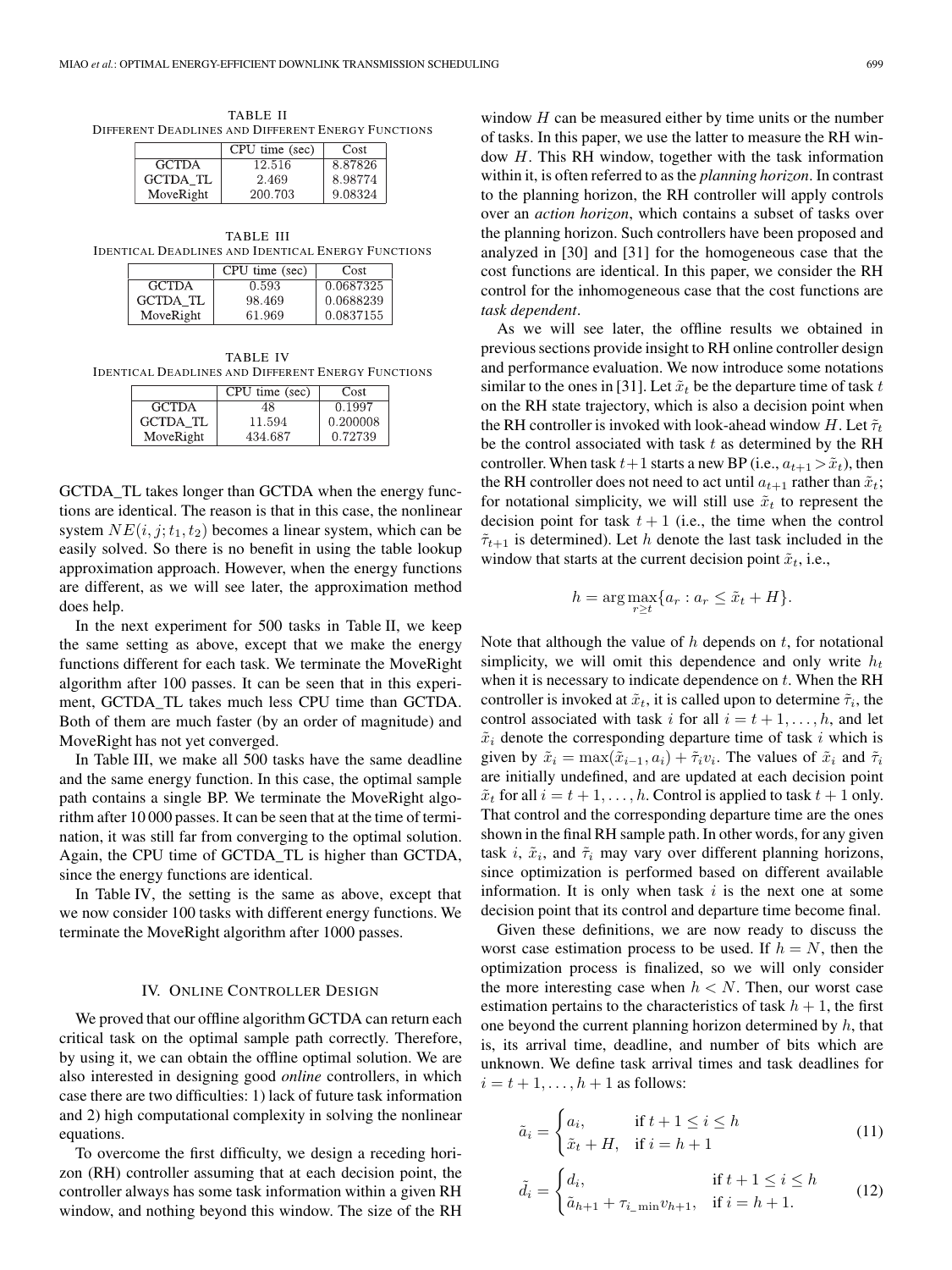In (11), the arrival times of tasks  $i = t + 1, \ldots, h$  are known and we introduce a "worst case" estimate for the first unknown task beyond  $\tilde{x}_t + H$ , that is, we set it to be the earliest it could possibly occur. In (12), the deadlines of tasks  $i = t + 1, \ldots, h$ are known and we introduce a "worst case" estimate for the first unknown task's deadline to be the tightest possible, since  $\tau_{i_{min}}$ is the minimum feasible time per bit. Note that  $v_{h+1}$  is, in fact, unknown at time  $\tilde{x}_t$ , but we will see that this does not affect our optimization process as the value of  $\tilde{d}_{h+1}$  is not actually required for analysis purposes. We point it out that we do not have to worry about estimates for the unknown tasks beyond  $h + 1$  (this is because of the FCFS nature of our system).

Therefore, the optimization problem that the RH controller faces at time  $\tilde{x}_t$  is over tasks  $t + 1, \ldots, h$  with the additional constraint that they must all be completed by time  $\tilde{a}_{h+1} = \tilde{x}_t + \tilde{x}_t$ H. This is equivalent to redefining  $\tilde{d}_i$  as

$$
\tilde{d}_i = \begin{cases} d_i, & \text{if } t + 1 \le i \le h \\ \min(d_h, \tilde{a}_{h+1}), & \text{if } i = h. \end{cases} \tag{13}
$$

Our online RH control problem at decision point  $\tilde{x}_t$  will be denoted by  $Q(t + 1, h)$  and is formulated as follows:

$$
\tilde{Q}(t+1,h): \min_{\tilde{\tau}_{t+1},\dots,\tilde{\tau}_h} \sum_{i=t+1}^h v_i \omega_i(\tilde{\tau}_i)
$$
\ns.t. 
$$
\tilde{\tau}_i \ge 0, \quad i = t+1,\dots,h
$$
\n
$$
\tilde{x}_i = \max(\tilde{x}_{i-1}, a_i) + \tilde{\tau}_i v_i \le \tilde{d}_i, \tilde{x}_t \text{ known}
$$

where  $\tilde{d}_i$  is defined in (13). We also formulate the online RH control problem with the maximum power constraint

$$
\tilde{Q}'(t+1,h): \min_{\tilde{\tau}_{t+1},\dots,\tilde{\tau}_h} \sum_{i=t+1}^h v_i \omega_i(\tilde{\tau}_i)
$$
\ns.t. 
$$
\tilde{\tau}_i \geq \tau_{i_{-1}} \mathbf{v}_i, \quad i = t+1, \dots, h
$$
\n
$$
\tilde{x}_i = \max(\tilde{x}_{i-1}, a_i) + \tilde{\tau}_i v_i \leq \tilde{d}_i, \tilde{x}_t \text{ known.}
$$

Similar to the RH problem in [31],  $\tilde{Q}(t+1, h)$  may not be feasible even if the offline problem is feasible. This is due to the worst-case estimation. One way of relaxing the worst-case estimation is to use h (defined below), instead of h in  $Q$  above. Let

$$
\hat{x}_j = \max(\hat{x}_{j-1}, a_j) + \tau_{j_{-}}\min v_j
$$
\n
$$
\hat{x}_t = \tilde{x}_t, \ j = t + 1, \dots, h
$$
\n
$$
S = \{j : t + 1 \le j < h
$$
\n
$$
\hat{x}_i \le \min(d_i, a_{j+1}) \text{ for all } i, \ t + 1 \le i \le j\}
$$
\n
$$
\hat{h} = \begin{cases}\n\sup S, & \text{if } S \neq \varnothing \\
\infty, & \text{otherwise.}\n\end{cases}
$$

We then define  $\hat{d}_i$ 

$$
\hat{d}_j = \begin{cases} d_j, & j = t + 1, ..., \hat{h} - 1 \\ \min(d_j, \tilde{a}_{j+1}), & j = \hat{h} \end{cases}
$$
(14)

TABLE V RH CONTROL

| $\parallel$ Step 1: | Solve $Q(t+1, h)$ and get $\tilde{\tau}_i^*, \tilde{x}_i^*,$                                                 |
|---------------------|--------------------------------------------------------------------------------------------------------------|
|                     | $i=t+1,\ldots,h$                                                                                             |
|                     | If $\widetilde{\tau}_i^* \geq \tau_i$ min for all i,                                                         |
|                     | apply $\tilde{\tau}_{t+1}^*$ to task $t+1$ and go to END.                                                    |
|                     | <b>Step 2:</b> If $\hat{h}$ exists, solve $\hat{Q}(t+1, \hat{h})$ and get $\tilde{\tau}_i^*, \tilde{x}_i^*,$ |
|                     | $i=t+1,\ldots,h.$                                                                                            |
|                     | If $\widetilde{\tau}_i^* \geq \tau_{i_{\text{min}}}$ for all i,                                              |
|                     | apply $\widetilde{\tau}_{t+1}^*$ to task $t+1$ and go to END.                                                |
| Step 3:             | Apply $\tau_{t+1\_min}$ to task $t+1$                                                                        |
| $\parallel$ END     |                                                                                                              |

and formulate problem  $\hat{Q}(t+1,\hat{h})$ 

$$
\hat{Q}(t+1,\hat{h}): \min_{\tilde{\tau}_{t+1},\dots,\tilde{\tau}_{\hat{h}}} \sum_{i=t+1}^{\hat{h}} v_i \omega_i(\tilde{\tau}_i)
$$
\ns.t. 
$$
\tilde{\tau}_i \ge 0, \quad i = t+1,\dots,\hat{h}
$$
\n
$$
\tilde{x}_i = \max(\tilde{x}_{i-1}, a_i) + \tilde{\tau}_i v_i \le \hat{d}_i, \ \tilde{x}_t \text{ known.}
$$

The RH control algorithm at each decision point  $\tilde{x}_t$  is shown in Table V. Note that  $\tilde{Q}(t+1, h)$  and  $\hat{Q}(t+1, \hat{h})$  essentially are smaller scale offline optimization problems. This implies that at each online decision point, we shall use an offline control algorithm, that is, GCTDA or GCTDA\_TL, to solve  $Q(t + 1, h)$ and  $\hat{Q}(t+1, \hat{h})$ . In the next result, we discuss the feasibility of the proposed online RH control mechanism.

*Theorem 4.1:* If the offline problem **P2** is feasible, then the RH control in Table V is also feasible.

Theorem 4.1 reveals that the RH control in Table V guarantees feasibility when the offline problem **P2** is feasible. Next, we will analyze the performance of the proposed RH controller using simulation. To overcome high computational complexity, we use the GCTDA\_TL algorithm, rather than GCTDA algorithm for online RH control. As mentioned previously, the GCTDA\_TL algorithm uses some piecewise constant functions to approximate the derivatives of the energy functions at different  $\tau$ . Optimization can be approximated by searching efficiently in a pre-established table containing these functions.

In our simulation, all tasks have 512 B and a fixed deadline, that is,  $d_i = a_i + d$ . The value of d is set to 10 s. In Figs. 2 and 3, we run the experiment 1000 times, and 500 tasks are executed in each run. The simulation is performed on a PC with a thirdgeneration Intel Core i5-3570K Ivy Bridge 3.4GHz Quad-Core Desktop Processor. To quantify the deviation of the RH cost from the optimal offline cost, we define the cost difference as: (RH cost—optimal offline cost)/optimal offline cost. Figs. 2 and 3 plot the average cost difference, worst-case cost difference, best-case cost difference, and average calculation time versus the RH window size H in seconds.

In Fig. 2, we consider Poisson arrivals with  $\lambda = 0.2$ . With RH window size  $H$  varying from 1 to 11 s, the cost differences are well below  $2\%$ . When  $H$  becomes larger, the cost differences are reduced; the calculation time per task increases since at each decision point, and the optimization problem involves more tasks.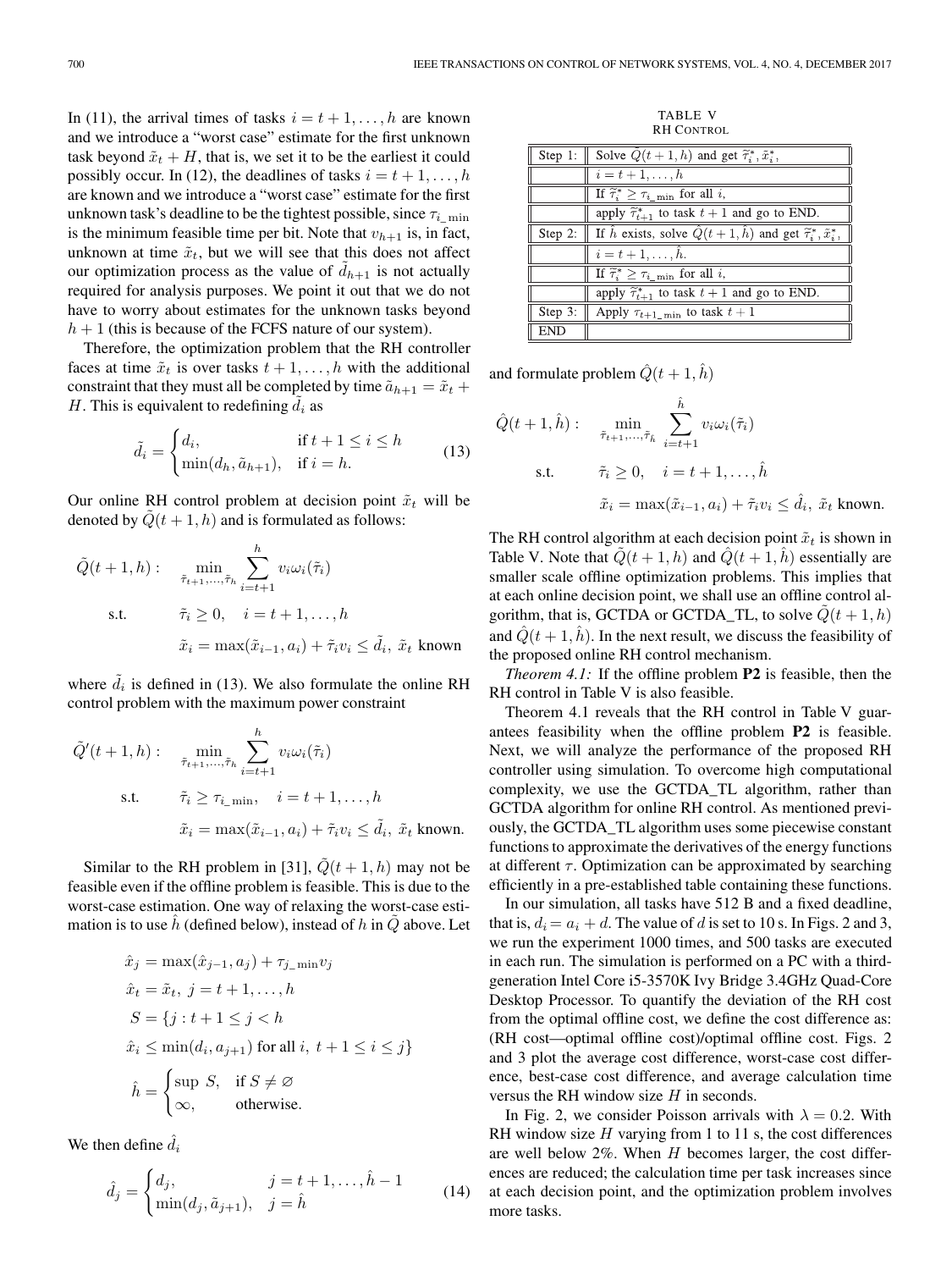

Fig. 2. Simulation results of Poisson and bursty arrivals.



Fig. 3. Simulation results of bursty arrivals.

In the next experiment shown in Fig. 3, we consider bursty arrivals with the burst interval uniformly distributed over [8, 12] s, the number of tasks in each burst chosen from  $\{10,\ldots,20\}$ with equal probability, and the task intervals within the same burst uniformly distributed within [0, 1]. Although the cost differences are just slightly higher than those in the Poisson case, the average calculation time per task is now much larger. This is because in the bursty arrival case, a large number of backlogged tasks are involved at each decision point.

Our simulation results show that the proposed RH control mechanism not only guarantees feasibility when the offline problem is feasible, but also achieves near optimal solutions.

## V. CONCLUSION

In this paper, we first study the *downlink transmission scheduling* (DTS) problem. A simpler version of this problem has been studied in [2] and [9], where the MoveRight algorithm is proposed. The MoveRight algorithm is an iterative algorithm, and its rate of convergence is obtainable only when the cost function is not *task dependent*. Compared with the work in [2] and [9], we deal with a much harder problem: i) our cost function is task dependent and ii) each task has its own arrival time and

deadline. This is essentially a hard convex optimization problem with nondifferentiable constraints. By analyzing the special structure of the optimal sample path, an efficient algorithm, known as the GCTDA, is proposed to solve the problem. Simulation results show that our algorithm is more appropriate for real-time applications than the MoveRight algorithm. Finally, we show that our results can be used in online control to achieve near optimal solutions for Poisson and bursty arrivals.

#### APPENDIX

*Proof of Lemma 3.3:* Since  $\omega_i(\tau)$  is strictly convex and differentiable

$$
v_1 \omega_1(\tau_1) - v_1 \omega_1(\tau_1') > v_1 (\tau_1 - \tau_1') \dot{\omega}_1(\tau_1')
$$
 (15)

$$
v_2 \omega_2(\tau_2) - v_2 \omega_2(\tau_2') > v_2(\tau_2 - \tau_2') \dot{\omega}_2(\tau_2'). \tag{16}
$$

Since  $v_1 \tau_1 + v_2 \tau_2 = v_1 \tau_1' + v_2 \tau_2'$ 

$$
v_1(\tau_1 - \tau_1') = -v_2(\tau_2 - \tau_2') = C > 0.
$$
 (17)

Summing  $(15)$  and  $(16)$  above, and using  $(17)$ , we obtain

$$
v_1 \omega_1(\tau_1) + v_2 \omega_2(\tau_2) - v_1 \omega_1 (\tau_1') - v_2 \omega_2 (\tau_2')
$$
  
>  $C (\dot{\omega}_1 (\tau_1') - \dot{\omega}_2 (\tau_2')).$ 

Since  $C > 0$  and by assumption  $\dot{\omega}_1(\tau_1') - \dot{\omega}_2(\tau_2') > 0$ 

$$
v_1 \omega_1(\tau_1) + v_2 \omega_2(\tau_2) > v_1 \omega_1(\tau_1') + v_2 \omega_2(\tau_2').
$$

-*Proof of Lemma 3.4:* We only prove part i). Part ii) can be proved similarly. Let  $\tau_k^*, \ldots, \tau_n^*$  be the optimal solution. By definition of a left-critical task, we have  $\dot{\omega}_i(\tau_i^*) > \dot{\omega}_{i+1}(\tau_{i+1}^*)$ . Since tasks *i* and  $i + 1$  are withina single BP,  $x_i^* \ge a_{i+1}$ . Suppose  $x_i^* > a_{i+1}$ . Consider a feasible solution  $\tau'_k, \ldots, \tau'_n$ , s.t.

$$
\tau'_{j} = \tau_{j}^{*}, \ j \neq i, \ j \neq i+1
$$
  

$$
\tau'_{i} < \tau_{i}^{*}, \ \tau'_{i+1} > \tau_{i+1}^{*}, \ \dot{\omega}_{i} \left( \tau'_{i} \right) > \dot{\omega}_{i+1} \left( \tau'_{i+1} \right).
$$

Note that such a feasible solution always exists as long as  $\tau_i'$ and  $\tau'_{i+1}$  are arbitrarily close to  $\tau_i^*$  and  $\tau_{i+1}^*$ , respectively. From Lemma 3.3, we obtain

$$
v_i \omega_i (\tau_i^*) + v_{i+1} \omega_{i+1} (\tau_{i+1}^*) > v_i \omega_i (\tau_i') + v_{i+1} \omega_i (\tau_{i+1}').
$$

Since  $\tau'_j = \tau_j^*, j \neq i, j \neq i + 1$ , using the above inequality, we obtain

$$
\sum_{i=k}^{n} v_i \omega_i (\tau_i^*) > \sum_{i=k}^{n} v_i \omega_i (\tau_i')
$$

which contradicts the assumption that  $\tau_k^*, \ldots, \tau_n^*$  is the optimal solution. Therefore,  $x_i^* = a_{i+1}$ .

*Proof of Lemma 3.5:* i) Since  $\omega_m(\tau)$  is strictly convex, continuous, and differentiable,  $\dot{\omega}_m(\tau)$  is also continuous.  $NE(i,$  $j; t_1, t_2$  has a feasible solution, because  $\dot{\omega}_m(\tau)$  is continuous and monotonically increasing, and  $\tau$  can take any value in  $(0, \infty)$ . Now, suppose there are two different solutions to  $NE(i, j; t_1, t_2)$  $(t_2)$ :  $\tau_i(t_1, t_2), \ldots, \tau_j(t_1, t_2)$  and  $\tau'_i(t_1, t_2), \ldots, \tau'_j(t_1, t_2)$ .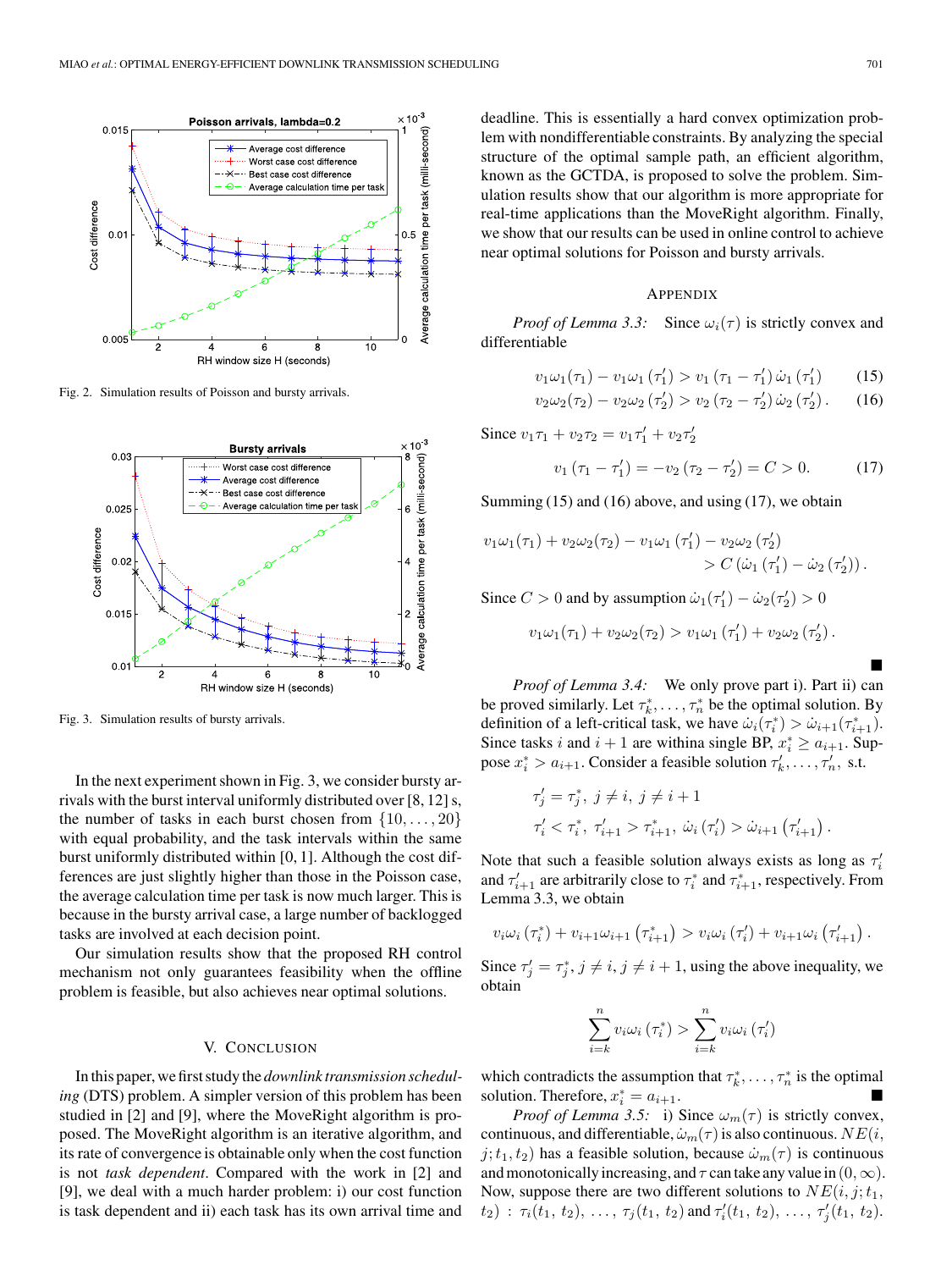Then, the common derivatives of these two solutions are different. Without loss of generality, we assume  $\sigma_{i,j}(t_1, t_2)$  $\sigma'_{i,j}(t_1, t_2)$ , which means  $\dot{\omega}_m(\tau_m(t_1, t_2)) > \dot{\omega}_m(\tau'_m(t_1, t_2)),$ for any  $m, i \leq m \leq j$ . By the convexity of  $\omega_m(\tau)$ , we obtain  $\tau_m(t_1, t_2) > \tau'_m(t_1, t_2)$ , for any  $m, i \leq m \leq j$ , and

$$
\sum_{m=i}^{j} \tau_m(t_1, t_2) v_m = t_2 - t_1 > \sum_{m=i}^{j} \tau'_m(t_1, t_2) v_m = t_2 - t_1
$$

which is a contradiction. Therefore,  $NE(i, j; t_1, t_2)$  has a unique solution.

ii) Let  $\sigma_{i,j}(t_1, t_2)$ ,  $\sigma_{i,j}(t_3, t_4)$  be the common derivative of  $NE(i, j; t_1, t_2)$  and  $NE(i, j; t_3, t_4)$ , respectively,  $0 < \Delta =$  $t_2 - t_1 < \Delta' = t_4 - t_3$ . Let  $\tau_i(t_1, t_2), \ldots, \tau_j(t_1, t_2), \tau_i(t_3, t_4)$ ,  $\ldots, \tau_j(t_3, t_4)$  be the solution to  $NE(i, j; t_1, t_2)$  and  $NE(i, j; t_1, t_2)$  $t_3, t_4$ ), respectively. We need to show  $\sigma_{i,j}(t_1, t_2) < \sigma_{i,j}(t_3, t_4)$ . Suppose  $\sigma_{i,j}(t_1, t_2) \geq \sigma_{i,j}(t_3, t_4)$ . Then, by definition, we obtain  $\dot{\omega}_m(\tau_m(t_1, t_2)) \ge \dot{\omega}_m(\tau_m(t_3, t_4))$ , for any  $m, i \le m \le j$ . By the convexity of  $\omega_m(\tau)$ ,  $\tau_m(t_1, t_2) \geq \tau_m(t_3, t_4)$ ,  $i \leq m \leq j$ . Therefore,  $\sum_{m=i}^{j} \tau_m(t_1, t_2) v_m = t_2 - t_1 = \Delta \ge \sum_{m=i}^{j} \tau_m(t_3, t_2)$  $t_4)v_m = t_4 - t_3 = \Delta'$  which contradicts our assumption that  $\Delta < \Delta'$ . Therefore, the common derivative of  $NE(i, j; t_1, t_2)$ is a monotonically increasing function of  $\Delta = t_2 - t_1$ .

iii) It can be easily checked that  $\tau_i(t_1, t_2), \ldots, \tau_p(t_1, t_2)$  and  $\tau_{p+1}(t_1, t_2), \ldots, \tau_j(t_1, t_2)$  are the unique solutions to  $NE(i, p;$  $t_1, t_1+S_{ip}$ ) and  $NE(p+1, j; t_1+S_{ip}, t_2)$ , respectively. Therefore, by the definition of  $NE(i, j; t_1, t_2)$  and  $\sigma_{i,j}(t_1, t_2)$ , we have  $\sigma_{i,p}(t_1, t_1+S_{ip})=\sigma_{i,j}(t_1, t_2)$  and  $\sigma_{p+1,j}(t_1+S_{ip}, t_2)=$  $\sigma_{i,j}(t_1, t_2)$ , which implies  $\sigma_{i,p}(t_1, t_1 + S_{ip}) = \sigma_{p+1,j}(t_1 +$  $S_{ip}, t_2) = \sigma_{i,j}(t_1, t_2).$ 

iv) Let  $S_{ip}$  be the same as in iii). By assumption,  $c_q \neq c_r \,\forall q$ ,  $r \in \{1, 2, 3\}, q \neq r$ . This implies that  $t_3 \neq S_{ip}$ ; otherwise,  $c_q =$  $c_r$ . From the monotonicity of  $\sigma_{i,j}(t_1, t_2)$  shown in part ii), we obtain  $\min(c_1, c_2) < c_3 < \max(c_1, c_2)$ .

*Proof of Lemma 3.6:* Invoking Lemma 3.4, we obtain  $x_r^* = d_r$ . Suppose there are left-critical tasks in  $\{k, \ldots, r-1\}$ and the closest left-critical task to r is task  $l, k \le l < r$ . Invoking Lemma 3.4,  $x_l^* = a_{l+1}$ . By assumption

$$
\sigma_{k,L_r}(a_k, a_{L_r+1}) \le \sigma_{k,r}(a_k, d_r). \tag{18}
$$

Because  $l < r$ , from (7)

$$
\sigma_{k,l}(a_k, a_{l+1}) \le \sigma_{k,L_r}(a_k, a_{L_r+1}). \tag{19}
$$

From (18) and (19), the following must be true:

$$
\sigma_{k,l}(a_k, a_{l+1}) \le \sigma_{k,r}(a_k, d_r). \tag{20}
$$

When the equality holds in (20), from iii) of Lemma 3.5, we obtain

$$
\sigma_{l+1,r}(a_{l+1},d_r) = \sigma_{k,l}(a_k,a_{l+1}). \tag{21}
$$

When the inequality holds in (20), from iv) of Lemma 3.5, we obtain

$$
\sigma_{l+1,r}(a_{l+1},d_r) > \sigma_{k,r}(a_k,d_r).
$$

From (20) and the above inequality, we get

$$
\sigma_{l+1,r}(a_{l+1},d_r) > \sigma_{k,l}(a_k,a_{l+1}). \tag{22}
$$

Combining (21) and (22), we obtain

$$
\sigma_{l+1,r}(a_{l+1},d_r) \ge \sigma_{k,l}(a_k,a_{l+1}). \tag{23}
$$

Since there is no right-critical or left-critical task in  $\{l + 1, \ldots, l\}$  $r-1$ , invoking Lemma 3.1, we get  $\dot{\omega}_s(\tau_s^*) = \dot{\omega}_{s+1}(\tau_{s+1}^*) =$  $\sigma_{l+1,r}(a_{l+1}, d_r)$ ,  $\forall s \in \{l+1,\ldots,r-1\}$ . From the definition of left-critical tasks, we get

$$
\dot{\omega}_l(\tau_l^*) > \dot{\omega}_{l+1}(\tau_{l+1}^*) = \sigma_{l+1,r}(a_{l+1}, d_r). \tag{24}
$$

We consider two cases:

- Case 1:  $k = l$ . Then,  $\sigma_{k,l}(a_k, a_{l+1}) = \dot{\omega}_l(\tau_l^*)$ . Inequalities (23) and (24) contradict each other.
- Case 2:  $k < l$ . We will use a contradiction argument to show that there must exist a right-critical task  $m, k \leq$  $m < l$ , that is,  $\dot{\omega}_m(\tau_m^*) < \dot{\omega}_{m+1}(\tau_{m+1}^*)$ . Suppose such a task m does not exist, i.e.,

$$
\dot{\omega}_m \left( \tau_m^* \right) \ge \dot{\omega}_{m+1} \left( \tau_{m+1}^* \right), \ k \le m < l. \tag{25}
$$

Let

$$
y_m = \begin{cases} a_k, & m = k - 1 \\ x_m^* & m = k, \dots, l. \end{cases}
$$

Inequality (25) is equivalent to the following equation:

$$
\sigma_{m,m}(y_{m-1}, y_m) \ge \sigma_{m+1,m+1}(y_m, y_{m+1}),
$$
  
for  $m = k, ..., l - 1$ . (26)

We will use a recursive proof next:

Step 1: Letting  $m = k$  in (26), we have

$$
\sigma_{k,k}(y_{k-1}, y_k) \ge \sigma_{k+1,k+1}(y_k, y_{k+1}). \tag{27}
$$

When the equality holds in (27), invoking part iii) of Lemma 3.5, we get

$$
\sigma_{k,k+1}(y_{k-1}, y_{k+1}) = \sigma_{k+1,k+1}(y_k, y_{k+1}). \quad (28)
$$

When the inequality holds in (27), invoking part iv) of Lemma 3.5, we get

$$
\sigma_{k,k+1}(y_{k-1}, y_{k+1}) > \sigma_{k+1,k+1}(y_k, y_{k+1}). \quad (29)
$$

Combining (28) and (29), we have

$$
\sigma_{k,k+1}(y_{k-1}, y_{k+1}) \ge \sigma_{k+1,k+1}(y_k, y_{k+1}). \quad (30)
$$

Step 2: Letting  $m = k + 1$  in (26), we have

 $\sigma_{k+1,k+1}(y_k,y_{k+1}) \geq \sigma_{k+2,k+2}(y_{k+1},y_{k+2}).$ 

Combining (30) and the above inequality, we obtain

$$
\sigma_{k,k+1}(y_{k-1}, y_{k+1}) \ge \sigma_{k+2,k+2}(y_{k+1}, y_{k+2}).
$$

Similar to the derivation of (28)–(30), we can obtain

$$
\sigma_{k,k+2}(y_{k-1},y_{k+2}) \ge \sigma_{k+2,k+2}(y_{k+1},y_{k+2}).
$$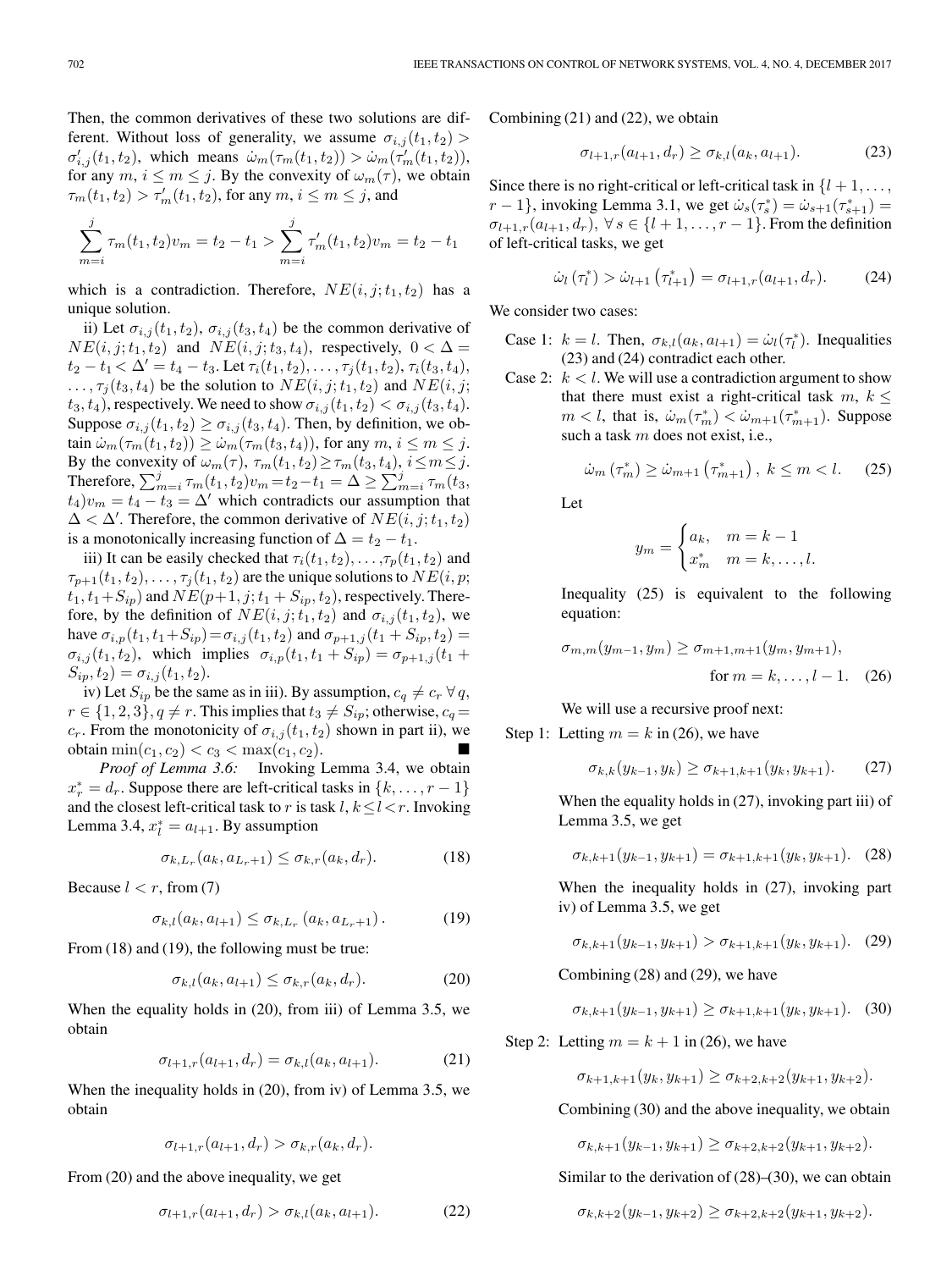Repeating the process up to step  $l - k$ , we obtain

$$
\sigma_{k,l}(y_{k-1},y_l)\geq \sigma_{l,l}(y_{l-1},y_l).
$$

Since task  $l$  is left-critical, from the definition of  $y_m$  and Lemma 3.4,  $y_l = x_l^* = a_{l+1}$ , and the above inequality is equivalent to

$$
\sigma_{k,l}(a_k, a_{l+1}) \geq \dot{\omega}_l(\tau_l^*).
$$
 (31)

From  $(31)$  and  $(24)$ , we get

$$
\sigma_{k,l}(a_k, a_{l+1}) > \sigma_{l+1,r}(a_{l+1}, d_r).
$$

Invoking iv) of Lemma 3.5, we obtain

$$
\sigma_{k,l}(a_k, a_{l+1}) > \sigma_{k,r}(a_k, d_r)
$$

which contradicts (20). Therefore, there must exist a task  $m, k \leq m < l$ , s.t.,  $\dot{\omega}_m(\tau_m^*) < \dot{\omega}_{m+1}(\tau_{m+1}^*)$ . By Definition 1, task  $m$  is a right-critical task, which contradicts our assumption that task r is the *first* right-critical task in  $\{k, \ldots, n\}$ . Therefore, there is no left-critical task before task  $r$ .

*Proof of Lemma 3.7:* We use a contradiction argument to prove the lemma. Suppose there are right-critical tasks before task  $R_i$  and the one with the smallest index is task  $r, k \leq r <$  $R_i$ . By assumption,  $\sigma_{k,j}(a_k, d_j) \geq \sigma_{k,L_j}(a_k, a_{L_j+1})$ , for all j,  $k < j < i$ . When  $r > k$ , letting  $j = r$ , we have  $\sigma_{k,r}(a_k, d_r) \geq$  $\sigma_{k,L_r}(a_k, a_{L_r+1})$ . Then we can invoke Lemma 3.6 to establish that there is no left-critical task in  $\{k,\ldots,r-1\}$ . Since there is also no right-critical task in  $\{k, \ldots, r-1\}$ , from Lemma 3.1

$$
\dot{\omega}_s(\tau_s^*) = \sigma_{k,r}(a_k, d_r), \ \forall \, s \in \{k, \dots, r\}.
$$

Since  $k \le r < R_i$ , from (6), we have

$$
\sigma_{k,R_i}(a_k, d_{R_i}) \le \sigma_{k,r}(a_k, d_r). \tag{33}
$$

Then, from ii) of Lemma 3.5

$$
\sigma_{k,R_i}\left(a_k, x_{R_i}^*\right) \leq \sigma_{k,R_i}\left(a_k, d_{R_i}\right). \tag{34}
$$

Combining (33) and (34), we get

$$
\sigma_{k,R_i}\left(a_k, x_{R_i}^*\right) \le \sigma_{k,r}(a_k, d_r). \tag{35}
$$

Since  $r$  is right-critical, from (32) and Definition 1

$$
\sigma_{k,r}(a_k, d_r) = \dot{\omega}_r(\tau_r^*) < \dot{\omega}_{r+1}(\tau_{r+1}^*)\,. \tag{36}
$$

From (35) and (36), there must exist at least one left-critical task in  $\{r+1,\ldots,R_i-1\}$ ; otherwise, from the definition of a left-critical task in Definition 1 and a simple contradiction argument, we have  $\dot{\omega}_s(\tau_s^*) \leq \dot{\omega}_{s+1}(\tau_{s+1}^*), \forall s \in \{r+1,\ldots,R_i-\}$ 1}. Using this result, (36) and a similar method as in obtaining (31), we can get  $\sigma_{k,r}(a_k, d_r) < \sigma_{k,R_i}(a_k, x_{R_i}^*)$ , which contradicts (35).

Let the left-critical task with the smallest index be  $l$ . From Lemma 3.4,  $x_l^* = a_{l+1}$ . Similar to obtaining  $\sigma_{k,r}(a_k, d_r)$  <  $\sigma_{k,R_i}(a_k, x_{R_i}^*)$ , we can obtain

$$
\sigma_{k,r}(a_k, d_r) < \sigma_{k,l}(a_k, x_l^*) = \sigma_{k,l}(a_k, a_{l+1}).\tag{37}
$$

By assumption,  $\sigma_{k,j}(a_k, a_{j+1}) \leq \sigma_{k,R_j}(a_k, d_{R_j})$ , and setting  $j = l$ , we get  $\sigma_{k,l}(a_k, a_{l+1}) \leq \sigma_{k,R_l}(a_k, d_{R_l})$ . Since, from (6), we have  $\sigma_{k,R_l}(a_k, d_{R_l}) \leq \sigma_{k,r}(a_k, d_r)$ , combining this and the above inequality, we obtain  $\sigma_{k,l}(a_k, a_{l+1}) \leq \sigma_{k,r}(a_k, d_r)$ which contradicts  $(37)$  and completes the proof.

*Proof of Lemma 3.8:* Suppose task  $R_i$  is not right-critical. By assumption,  $\sigma_{k,R_i}(a_k, d_{R_i}) < \sigma_{k,i}(a_k, a_{i+1})$ . Since  $x_{R_i}^* \leq$  $d_{R_i}$ , from ii) of Lemma 3.5

$$
\sigma_{k,R_i}\left(a_k, x_{R_i}^*\right) \leq \sigma_{k,R_i}\left(a_k, d_{R_i}\right). \tag{38}
$$

From the two inequalities above, we obtain

$$
\sigma_{k,R_i}\left(a_k, x_{R_i}^*\right) < \sigma_{k,i}(a_k, a_{i+1}).\tag{39}
$$

Invoking Lemma 3.7, there is no right-critical task before task  $R_i$ . Next, we use a contradiction argument to show that there must exist at least one right-critical task in  $\{R_i,\ldots,i-1\}$ . Suppose there is no right-critical task in  $\{R_i, \ldots, i-1\}$ . Because there is no right-critical task in  $\{k, \ldots, i-1\}$ , by Definition 1, we have  $\dot{\omega}_m(\tau_m^*) \ge \dot{\omega}_{m+1}(\tau_{m+1}^*), m = k, \dots, i - 1$ . Let

$$
y_m = \begin{cases} a_k, & m = k - 1 \\ x_m^*, & m = k, \dots, i - 1 \\ a_{i+1}, & m = i. \end{cases}
$$

The above inequality can be rewritten as  $\sigma_{m,m}(y_{m-1}, y_m) \geq$  $\sigma_{m+1,m+1}(y_m, y_{m+1}), m = k, \ldots, i-1$ . Similar to the way of obtaining (31) in proving Lemma 3.6, we obtain  $\sigma_{k,R_i}(a_k,$  $x_{R_i}^*$ )  $\geq \sigma_{k,i}(a_k, a_{i+1})$ , which contradicts (39). We showed there must exist at least one right-critical task in  $\{R_i,\ldots,i-1\}$ . From the initial contradiction assumption,  $R_i$  is not right-critical. When  $i = R<sub>i</sub> + 1$ , the contradiction proof is completed. Next, we consider the case when  $i > R_i + 1$ . Let r be the closest right-critical task to  $R_i$  in  $\{R_i, \ldots, i-1\}$ . Since there is no right-critical task in  $\{k, \ldots, r-1\}$ , by Definition  $1, \dot{\omega}_m(\tau_m^*) \geq 1$  $\dot{\omega}_{m+1}(\tau_{m+1}^*), m = k, \ldots, r-1$ . Let

$$
y_m = \begin{cases} a_k, & m = k - 1 \\ x_m^*, & m = k, \dots, r. \end{cases}
$$

The above inequality can be rewritten as

$$
\sigma_{m,m}(y_{m-1}, y_m) \ge \sigma_{m+1,m+1}(y_m, y_{m+1}), m = k, \ldots, r-1.
$$

Similar to the way of obtaining (31) in proving Lemma 3.6, we obtain

$$
\sigma_{k,R_i}\left(a_k,x_{R_i}^*\right) \geq \sigma_{k,r}\left(a_k,x_r^*\right) = \sigma_{k,r}(a_k,d_r).
$$

From the above inequality and (38), we obtain

$$
\sigma_{k,r}(a_k, d_r) \le \sigma_{k,R_i}(a_k, d_{R_i})
$$

which contradicts the definition of  $R_i$  in (4), since  $R_i < r < i$ . Therefore, task  $R_i$  must be right-critical.

*Proof of Theorem 3.1:* We only prove part i). Part ii) can be proven similarly. The proof contains several steps: 1) using (8), Lemma 3.6, and setting  $j = R_i$ , we conclude that there is no left-critical task before  $R_i$ ; 2) using (8), (9), and Lemma 3.7,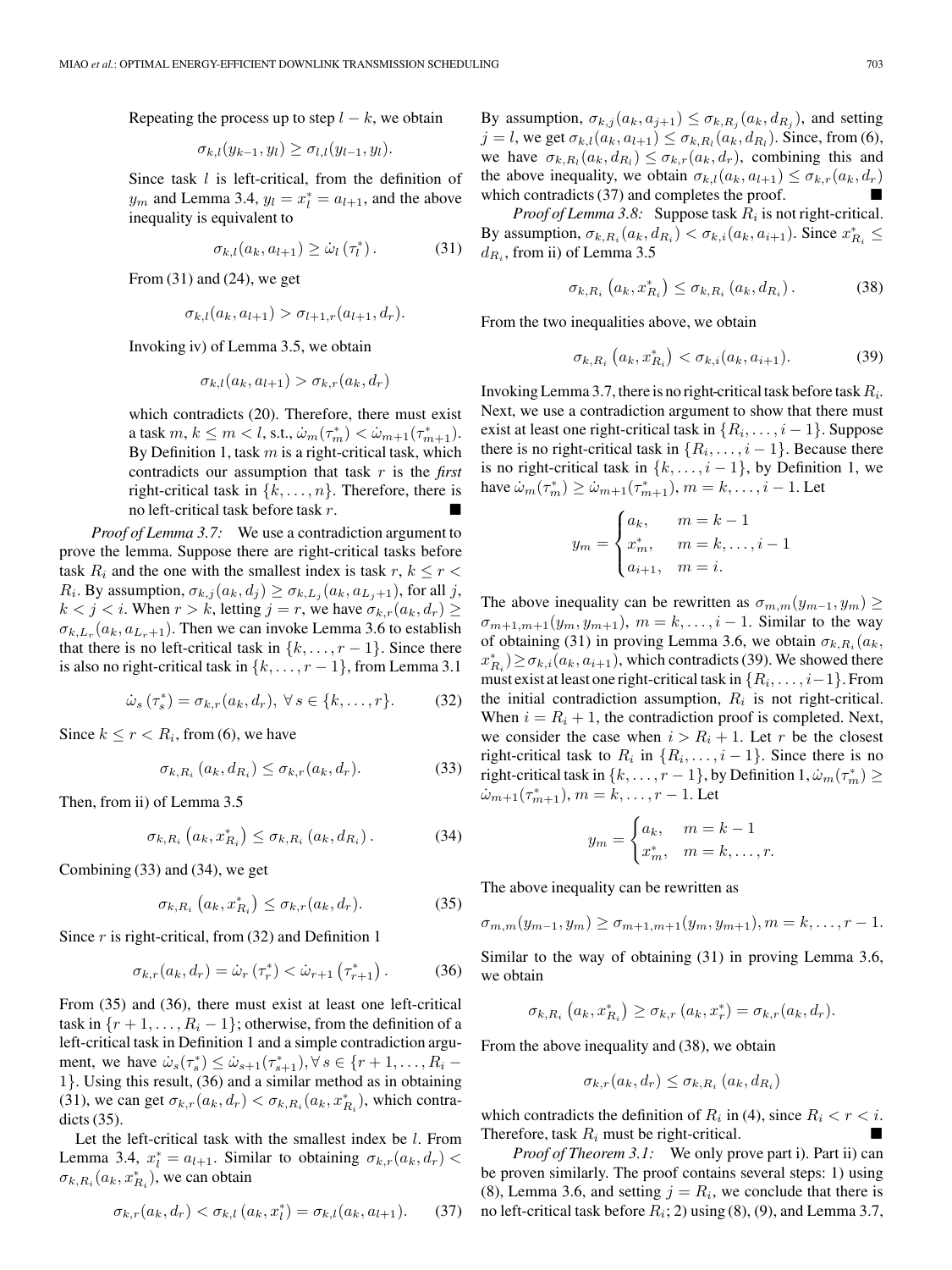we establish that there is no right-critical task before  $R_i$ ; 3) using (8)–(10), and Lemma 3.8, it follows that  $R_i$  is a rightcritical task; and, finally, 4) combining the results established in the previous steps 1)–3), we can obtain that  $R_i$  is the first critical task in  $\{k, \ldots, n\}$ , and it is right-critical.

*Justifications for Assumption 2:* We only justify Part a). Part b) can be justified similarly. Using Shannon's theorem,  $\tau_i$  can be represented by the following equation:  $\tau_i$  =  $1/(B \log_2(1 + (s_i P/N_0)))$ , where B is the bandwidth of the channel,  $s_i$  is the *task-dependent* channel gain,  $P$  is the transmission power, and  $N_0$  is the power of the noise. Since  $s_i P/N_0 \gg 1$  in typical scenarios, we can omit the 1 above and represent P in terms of  $\tau_i$ 

$$
P(\tau_i) = \frac{N_0 \left(2^{\frac{1}{B \tau_i}}\right)}{s_i}.
$$
\n(40)

We assume that the maximum transmission power of each task is constant  $P_{\text{max}}$ , and it determines  $\tau_{i_{\text{min}}}$ 

$$
P_{\max} = \frac{N_0 \left( 2^{\frac{1}{B \tau_{i_{\min}}}} \right)}{s_i}.
$$
 (41)

Because  $\omega_i(\tau_i) = P(\tau_i)\tau_i$ , we use (40) and (41) to get

$$
\dot{\omega}_i(\tau_i) = P(\tau_i) \left( 1 - \frac{1}{B\tau_i} \right) = \frac{N_0 \left( 2^{\frac{1}{B\tau_i}} \right)}{s_i} \left( 1 - \frac{1}{B\tau_i} \right)
$$
\n(42)

$$
\dot{\omega}_i(\tau_i)|_{\tau_i = \tau_{i_{\text{min}}}} = P_{\text{max}}\left(1 - \frac{1}{B\tau_{i_{\text{min}}}}\right). \tag{43}
$$

Using (43) and  $\tau_{i_{\text{min}}} < \tau_{j_{\text{min}}}$ , we have  $\dot{\omega}_i(\tau_{i_{\text{min}}})$  $\omega_j(\tau_{j_{\text{min}}})$ . Using (41) and  $\tau_{i_{\text{min}}} < \tau_{j_{\text{min}}}$ , we obtain  $s_i >$  $s_i$ , that is, the channel gain of task i is greater than that of task j. Finally, using (42), we get  $\dot{\omega}_i(\tau) > \dot{\omega}_i(\tau)$ .

*Proof of Lemma 3.9:* Let us assume that there exists tasks  $\{p, \ldots, q\}$   $(k < p \leq q < n)$  in a BP  $\{k, \ldots, n\}$  of the optimal sample path of  $Q(k, n)$  such that

$$
\tau_{p-1}^{*} \geq \tau_{p-1\_min}, \ \tau_{q+1}^{*} \geq \tau_{q+1\_min}
$$

$$
\tau_{i}^{*} < \tau_{\min}, \ i = p, \dots, q. \tag{44}
$$

From Assumption 1

$$
\dot{\omega}_{p-1} \left( \tau_{p-1}^* \right) \ge \dot{\omega}_{p-1} (\tau_{p-1\_min})
$$
  

$$
\dot{\omega}_{q+1} \left( \tau_{q+1}^* \right) \ge \dot{\omega}_{q+1} (\tau_{q+1\_min}). \tag{45}
$$

Let  $z = \arg \min_{i=k,\dots,n} \tau_{i_{\text{min}}}$ . Because  $\tau_{i_{\text{min}}} \geq \tau_{z_{\text{min}}}$ , we invoke Assumption 2 and get

$$
\dot{\omega}_i(\tau_{\min}) \le \dot{\omega}_z(\tau_{\min}), \ i = p, \dots, q. \tag{46}
$$

From Assumption 1 and (44), we have

$$
\dot{\omega}_i \left( \tau_i^* \right) < \dot{\omega}_i \left( \tau_{\min} \right), \ i = p, \dots, q. \tag{47}
$$

Combining (46) and (47) above, we have

$$
\dot{\omega}_i \left( \tau_i^* \right) < \dot{\omega}_z(\tau_{\min}), \ i = p, \dots, q. \tag{48}
$$

Because  $\tau_{p-1\_\min} \geq \tau_{\min}$ , we invoke Assumption 2 and get

$$
\dot{\omega}_{p-1}(\tau_{p-1\text{-min}}) \ge \dot{\omega}_z(\tau_{\text{min}}). \tag{49}
$$

Similarly, we use  $\tau_{q+1_{\text{min}}} \geq \tau_{\text{min}}$  and Assumption 2 to get

$$
\dot{\omega}_{q+1}(\tau_{q+1\_\min}) \ge \dot{\omega}_z(\tau_{\min}).\tag{50}
$$

Combining  $(45)$ ,  $(49)$ , and  $(50)$ , we have

$$
\dot{\omega}_{p-1}\left(\tau_{p-1}^*\right) \ge \dot{\omega}_z(\tau_{\min}) \text{ and } \dot{\omega}_{q+1}\left(\tau_{q+1}^*\right) \ge \dot{\omega}_z(\tau_{\min}). \tag{51}
$$

Then, we combine (48) and (51) to get  $\dot{\omega}_{p-1}(\tau_{p-1}^*) > \dot{\omega}_i(\tau_i^*)$ and  $\dot{\omega}_i(\tau_i^*) \! < \! \dot{\omega}_{q+1}(\tau_{q+1}^*), i \! = \! p, \ldots, q.$  From these two inequalities, we have  $\dot{\omega}_{p-1}(\tau_{p-1}^*) > \dot{\omega}_p(\tau_p^*)$  and  $\dot{\omega}_q(\tau_q^*) < \dot{\omega}_{q+1}(\tau_{q+1}^*)$ . Invoking Lemma 3.4, we have

$$
x_{p-1}^* = a_p \text{ and } x_q^* = d_q. \tag{52}
$$

Because  $x_q^* = x_{p-1}^* + \sum_{i=p}^q v_i \tau_i^*$ , we use (44) and (52) to get  $x_q^*$  –  $x_{p-1}^* = d_q - a_p = \sum_{i=p}^q v_i \tau_i^* < \sum_{i=p}^q v_i \tau_{\min} \leq \sum_{i=p}^q v_i \tau_{i\_{min}}.$ For any feasible solution of  $Q'(k, n)$ , we must have  $\sum_{i=p}^q v_i \tau'_i \leq$  $d_q - a_p \le \sum_{i=p}^q v_i \tau_{i\_{\min}},$  which implies that there exists at least one  $\tau'_i$ ,  $i = p, \ldots, q$ , such that  $\tau'_i < \tau_{i_{\text{min}}}$ . This implies that  $Q'(k, n)$  is infeasible.

*Proof of Theorem 4.1:* Because **P2** is feasible, we have  $x_i^{\prime *} \leq d_i$ . To prove the theorem, we only need to show that  $\tilde{x}_i \leq$  $x_i^{\prime*}$  for  $i = 1, \ldots, N$ . We use induction to prove it.

1) When  $t = 0$ , we are at the first decision point  $\tilde{x}_0 = a_1$ . We have two cases:

- Case 1.1) We apply  $\tau_{1\text{min}}$  to task 1. It is obvious that  $\tilde{x}_1 \leq x_i'^*$ .
- Case 1.2) We apply control  $\tilde{\tau}_1^*$  obtained in either Step 1 or Step 2 of Table V to task 1. Without loss of generality, let us assume that  $\tilde{\tau}_1^*$  is obtained from Step 1 of Table V. In this case,  $\tilde{\tau}_i^*, i = 1, \ldots, h$ , are the colution to  $\tilde{O}(1, h)$  and  $\tilde{\tau}_i^* > \tau$  for all i. There solution to  $\tilde{Q}(1, h)$  and  $\tilde{\tau}_i^* \ge \tau_{i_{\text{min}}}$  for all *i*. There-<br>for  $\tilde{\gamma}_i^*$  is also the solution to another  $\tilde{Q}'(1, h)$ fore,  $\tilde{\tau}_i^*$  is also the solution to problem  $\tilde{Q}'(1, h)$ . We have two subcases:
	- Case 1.2.1) When the planning horizon contains the end of a busy period on the optimal sample path, it is trivial that  $\tilde{\tau}_1^* = \tau_1'^*$ . Therefore,  $\tilde{x}_1 = x_1^{\prime *} \leq d_1$ .
	- Case 1.2.2) We now consider the more interesting case that  $d_i \geq \tilde{a}_{i+1}, i = 1, \ldots, h$ . To compare the RH problem and the offline problem, we now add subscripts to indicate the starting and ending times of each problem. In particular, we use  $\widetilde{Q}'_{a_1, a_1 + H}(1, h)$  to show that the starting transmission time of  $\tilde{Q}'(1, h)$  is  $a_1$  and the ending transmission time is  $a_1 + H$ . Similarly, we use  $Q'_{a_1, x'^*_{h}}(1, h)$  to show that the starting transmission time of  $Q'(1, h)$  is  $a_1$  and the ending transmission time is  $x_h^{\prime*}$ . Because  $a_{h+1}$  $a_1+H$  and  $d_h \ge a_1+H$ , we must have  $x'^{*}_{h} \ge a_1 + H$ . Looking at  $\tilde{Q}'_{a_1, a_1 + H}(1, h)$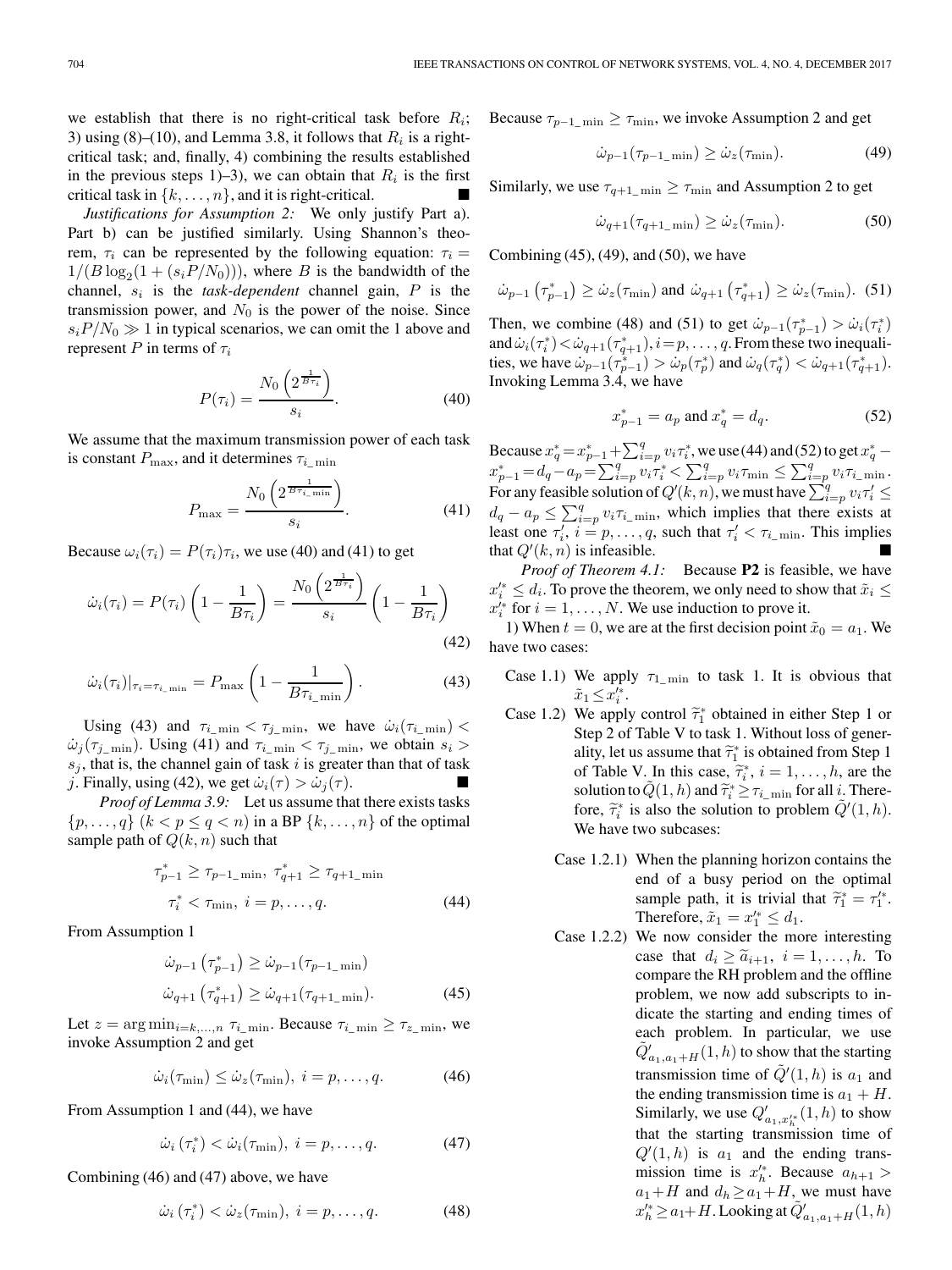and  $Q'_{a_1, x'^{*}_h}(1, h)$ , they are exactly the same, except that the ending transmission time of  $Q'_{a_1, x'^{*}_h}(1, h)$  is potentially at a later time. Therefore, the optimal departure time of any task in  $Q'_{a_1,x'^*_{h}}(1,h)$  must not be earlier than that in  $\tilde{Q}'_{a_1,a_1+H}(1,h)$ , which means  $\tilde{x}_1 \leq x_1'^*$ .

2) Suppose that the RH controller is at decision point  $\tilde{x}_t$ , and  $\tilde{x}_t \leq x_t^{\prime*}$ . We also have two cases:

- Case 2.1) We apply  $\tau_{t+1 \text{ min}}$  to task  $t + 1$ . It is obvious that  $\tilde{x}_{t+1} \leq x'^{*}_{t+1}.$
- Case 2.2) We apply control  $\tilde{\tau}_{t+1}^*$  obtained in either Step 1 or Step 2 of Table V to task 1. Without loss of generality, let us assume that  $\tilde{\tau}_{t+1}^*$  is obtained from Step 1 of Table V. In this case,  $\tilde{\tau}_i^*, i = t + 1, \ldots, h$ , are<br>the solution to  $\tilde{O}(t + 1, h)$  and  $\tilde{\tau}_i^* > 0$  for all the solution to  $\tilde{Q}(t+1, h)$  and  $\tilde{\tau}_i^* \geq \tau_{i_{\text{min}}}$  for all *i*. Therefore,  $\tilde{\tau}_i^*$  is also the solution to problem  $\tilde{Q}'(t+1, h)$ . We consider two subcases:
	- Case 2.2.1) When the planning horizon contains the end of a busy period on the optimal sample path, that is, there exists task  $j \in \{t + 1, \ldots, h\}$  s.t.  $d_j < \tilde{a}_{j+1}$ , we focus on tasks  $\{t+1,\ldots,j\}$ . In this case, the controls of these tasks on the RH sample path are the solutions to problem  $\widetilde{Q}'_{\tilde{x}_t,d_j}(t+1,j)$ , and the controls of these tasks on the optimal sample path of **P2** are the solutions to problem  $Q'_{x'^{*}_{t}, d_{j}}(t+1, j)$ . Looking at  $\tilde{Q}'_{\tilde{x}_t, d_j}(t+1, j)$  and  $Q'_{x'^{*}_{t}, d_j}(t+1, j)$ , they are identical, except that the starting transmission time of  $\tilde{Q}^{\prime}_{\tilde{x}_t,d_j}(t+$  $1, j$ ) is potentially earlier than that of  $Q'_{x'^{*}_{t},d_{j}}(t+1,j)$ . Therefore, the optimal departure time of any task in  $\tilde{Q}'_{\tilde{x}_t, d_j}(t+1, j)$  must be no later than that in  $Q'_{x_t^{i*},d_j}(t+1,j)$ , which means  $\tilde{x}_{t+1} \leq x'^{*}_{t+1}.$
	- Case 2.2.2)  $d_i \geq \tilde{a}_{i+1}, i=t+1,\ldots,h$ . In this case, the controls of tasks  $\{t+1,\ldots,h\}$  on the RH sample path are the solutions to problem  $\tilde{Q}'_{\tilde{x}_t, \tilde{x}_t+H}(t+1, h)$ , and the controls of these tasks on the optimal sample path of **P2** are the solutions to problem  $Q'_{x'^*_t, x'^*_h}(t+1, h)$ . Because  $a_{h+1} > \tilde{x}_t + H$  and  $d_h \geq \tilde{x}_t + H$ , we must have  $x'^{*}_{h} \geq \tilde{x}_{t} + H$ . Looking at  $\tilde{Q}'_{\tilde{x}_t, \tilde{x}_t+H}(t+1, h)$  and  $Q'_{x'^*_t, x'^*_h}(t+1)$  $1, h$ , they are exactly the same, except that the starting and ending transmission times of  $\tilde{Q}'_{\tilde{x}_t, \tilde{x}_t+H}(t+1, h)$ are potentially sooner than those of  $Q'_{x't^*,x'^*_{h}}(t+1,h)$ . Therefore, the op- $\lim_{t \to t_{h}}$  departure time of any task in

$$
\tilde{Q}'_{\tilde{x}_t, \tilde{x}_t+H}(t+1, h) \text{ must be no later}
$$
  
than that in  $Q'_{x_t^{t*}, x_h^{t*}}(t+1, h)$ , which  
means  $\tilde{x}_{t+1} \leq x_{t+1}^{t*}$ .

#### **REFERENCES**

- [1] T. D. Burd, T. A. Pering, A. J. Stratakos, and R. W. Brodersen, "A dynamic voltage scaled microprocessor system," *IEEE J. Solid-State Circuits*, vol. 35, no. 11, pp. 1571–1580, Nov. 2000.
- [2] A. E. Gamal, C. Nair, B. Prabhakar, E. Uysal-Biyikoglu, and S. Zahedi, "Energy-efficient scheduling of packet transmissions over wireless networks," in *Proc. IEEE INFOCOM*, New York, USA, 2002, vol. 3, no. 23–27, pp. 1773–1782.
- [3] C. E. Shannon and W. Weaver, *The Mathematical Theory of Communication*. Urbana, IL, USA: University of Illinois Press, 1949.
- [4] B. E. Collins and R. L. Cruz, "Transmission policies for time varying channels with average delay constraints," presented at the Allerton Conf. Commun., Control, Comput., Monticello, IL, USA, 1999.
- [5] R. Berry, "Power and delay trade-offs in fading channels," Ph.D. dissertation, Mass. Inst. Technol., Cambridge, MA, USA, 2000.
- [6] B. Ata, "Dynamic power control in a wireless static channel subject to a quality of service constraint," *Oper. Res.*, vol. 53, 2005.
- [7] B. Ata and K. E. Zachariadis, "Dynamic power control in a fading downlink channel subject to an energy constraint," *Queueing Syst.*, vol. 55, no. 1, pp. 41–69, Jan. 2007.
- [8] M. Neely, "Energy optimal control for time varying wireless networks," *IEEE Trans. Inf. Theory*, vol. 52, no. 7, pp. 2915–2934, Jul. 2006.
- [9] E. Uysal-Biyikoglu, B. Prabhakar, and A. E. Gamal, "Energy-efficient packet transmission over a wireless link," *IEEE/ACM Trans. Netw.*, vol. 10, no. 4, pp. 487–499, Aug. 2002.
- [10] M. Zafer and E. Modiano, "Minimum energy transmission over a wireless channel with deadline and power constraints," *IEEE Trans. Autom. Control*, vol. 54, no. 12, pp. 2841–2852, Dec. 2009.
- [11] M. Zafer and E. Modiano, "Delay-constrained energy efficient data transmission over a wireless fading channel," presented at the IEEE Inf. Theory Appl. Workshop, San Diego, CA, USA, Jan./Feb. 2007.
- [12] M. Zafer and E. Modiano, "Optimal rate control for delay-constrained data transmission over a wireless channel," *IEEE Trans. Inf. Theory*, vol. 54, no. 9, pp. 4020–4039, Sep. 2008.
- [13] W. Chen, M. Neely, and U. Mitra, "Energy efficient scheduling with individual packet delay constraints: Offline and online results," presented at the IEEE Infocom, Anchorage, AK, USA, May 2007.
- [14] W. Chen, U. Mitra, and M. Neely, "Energy-efficient scheduling with individual packet delay constraints over a fading channel," *ACM Wireless Netw.*, vol. 15, pp. 601–618, 2009.
- [15] M. Zafer and E. Modiano, "A calculus approach to energy-efficient data transmission with quality-of-service constraints," *IEEE/ACM Trans. Netw.*, vol. 17, no. 3, pp. 898–911, Jun. 2009.
- [16] X. Wang and Z. Li, "Energy-efficient transmissions of bursty data packets with strict deadlines over time-varying wireless channels," *IEEE Trans. Wireless Commun.*, vol. 12, no. 5, pp. 2533–2543, May 2013.
- [17] M. I. Poulakis, A. D. Panagopoulos, and P. Canstantinou, "Channel-aware opportunistic transmission scheduling for energy-efficient wireless links," *IEEE Trans. Veh. Technol.*, vol. 62, no. 1, pp. 192–204, Jan. 2013.
- [18] Z. Zhou, P. Soldati, H. Zhang, and M. Johansson, "Energy-efficient deadline-constrained maximum reliability forwarding in lossy networks," *IEEE Trans. Wireless Commun.*, vol. 11, no. 10, pp. 3474–3483, Oct. 2012.
- [19] F. Shan, J. Luo, W. Wu, M. Li, and X. Shen, "Discrete rate scheduling for packets with individual deadlines in energy harvesting systems," *IEEE J. Sel. Areas Commun.*, vol. 33, no. 3, pp. 438–451, Mar. 2015.
- [20] B. Tomasi and J. C. Preisig, "Energy-efficient transmission strategies for delay constrained traffic with limited feedback," *IEEE Trans. Wireless Commun.*, vol. 14, no. 3, pp. 1369–1379, Mar. 2015.
- [21] X. Zhong and C. Xu, "Online energy efficient packet scheduling with delay constraints in wireless networks," presented at the IEEE Infocom, Phoenix, AZ, USA, Apr. 2008.
- [22] R. Vaze, "Competitive ratio analysis of online algorithms to minimize packet transmission time in energy harvesting communication system," presented at the IEEE Infocom, Turin, Italy, Apr. 2013.
- [23] L. Miao and C. G. Cassandras, "Optimal transmission scheduling for energy-efficient wireless networks," in *Proc. IEEE INFOCOM*, Barcelona, Spain, 2006, pp. 1–11.